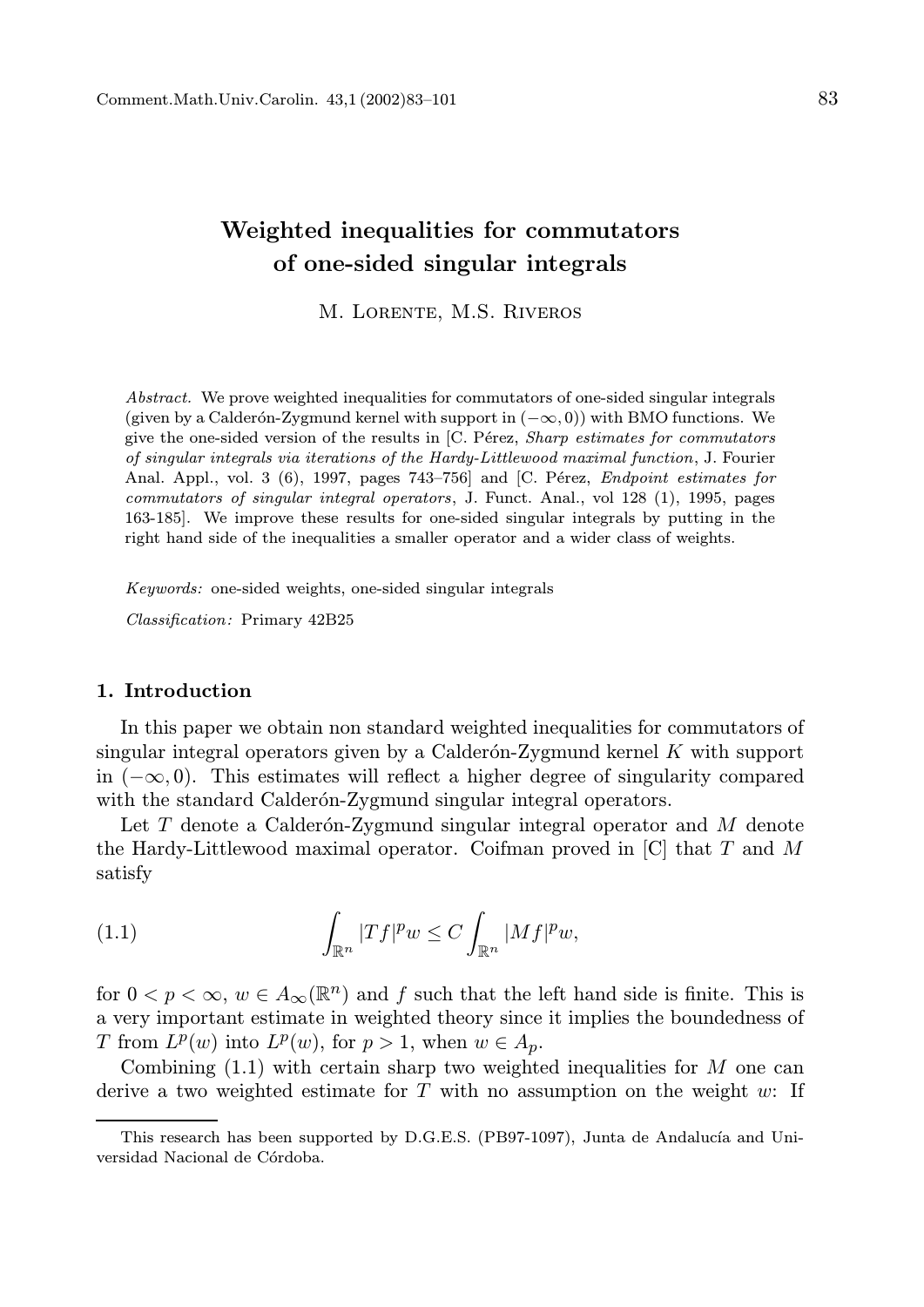T is a Calderón-Zygmund singular integral operator, Pérez [P1] proves that for  $1 < p < \infty$ ,

(1.2) 
$$
\int_{\mathbb{R}^n} |Tf|^p w \le C \int_{\mathbb{R}^n} |f|^p M^{[p]+1} w,
$$

where  $M^k$  is the k-times iterated of the Hardy-Littlewood maximal operator. The case  $1 < p \leq 2$  was first obtained in [W], but for singular integral operators with much stronger conditions on the kernel, namely they must be of convolution type with  $C^{\infty}$  kernel.

It is possible to generalize inequalities  $(1.1)$  and  $(1.2)$  for a large family of singular integral operators, i.e., the higher order commutators introduced by Coifman, Rochberg and Weiss in  $[CRcW]$ . Let K be a Calderón-Zygmund kernel. For appropriate  $b$  and  $f$  we define

$$
T_b^k f(x) = \int_{\mathbb{R}^n} (b(x) - b(y))^k K(x - y) f(y) \, dy,
$$

 $k = 0, 1, 2...$  (in the principal value sense). For  $k = 1$  the operator is usually denoted by  $[M_b, T] = M_b \circ T - T \circ M_b$ , where  $M_b$  is the operator  $M_b f = bf$ , and  $b$  is called the symbol of the operator. These generalizations were given by P $\acute{e}$ rez in [P2]:

**Theorem A** ([P2]). Let  $0 < p < \infty$ ,  $w \in A_{\infty}$  and  $b \in BMO$ . Then there exists a constant C such that

$$
\int_{\mathbb{R}^n} |T_b^k f|^p w \le C \|b\|_{\text{BMO}}^{kp} \int_{\mathbb{R}^n} \left( M^{k+1} f \right)^p w,
$$

for all f such that the left hand side is finite.

**Theorem B** ([P2]). Let  $1 < p < \infty$  and  $b \in BMO$ . Then for each weight w there exists a constant C such that

$$
\int_{\mathbb{R}^n} |T_b^k f|^p w \le C \|b\|_{\text{BMO}}^{kp} \int_{\mathbb{R}^n} |f|^p M^{[(k+1)p]+1} w.
$$

Recently, Aimar, Forzani and Mart´ın-Reyes [AFM] have studied singular integral operators associated to a Calderón-Zygmund kernel with support in  $(-\infty, 0)$ or  $(0, \infty)$ . They prove that the maximal operators which control these singular integrals are the one-sided Hardy-Littlewood maximal operators  $M^+$  and  $M^$ defined for locally integrable functions f by

$$
M^+f(x) = \sup_{h>0} \frac{1}{h} \int_x^{x+h} |f| \text{ and } M^-f(x) = \sup_{h>0} \frac{1}{h} \int_{x-h}^x |f|,
$$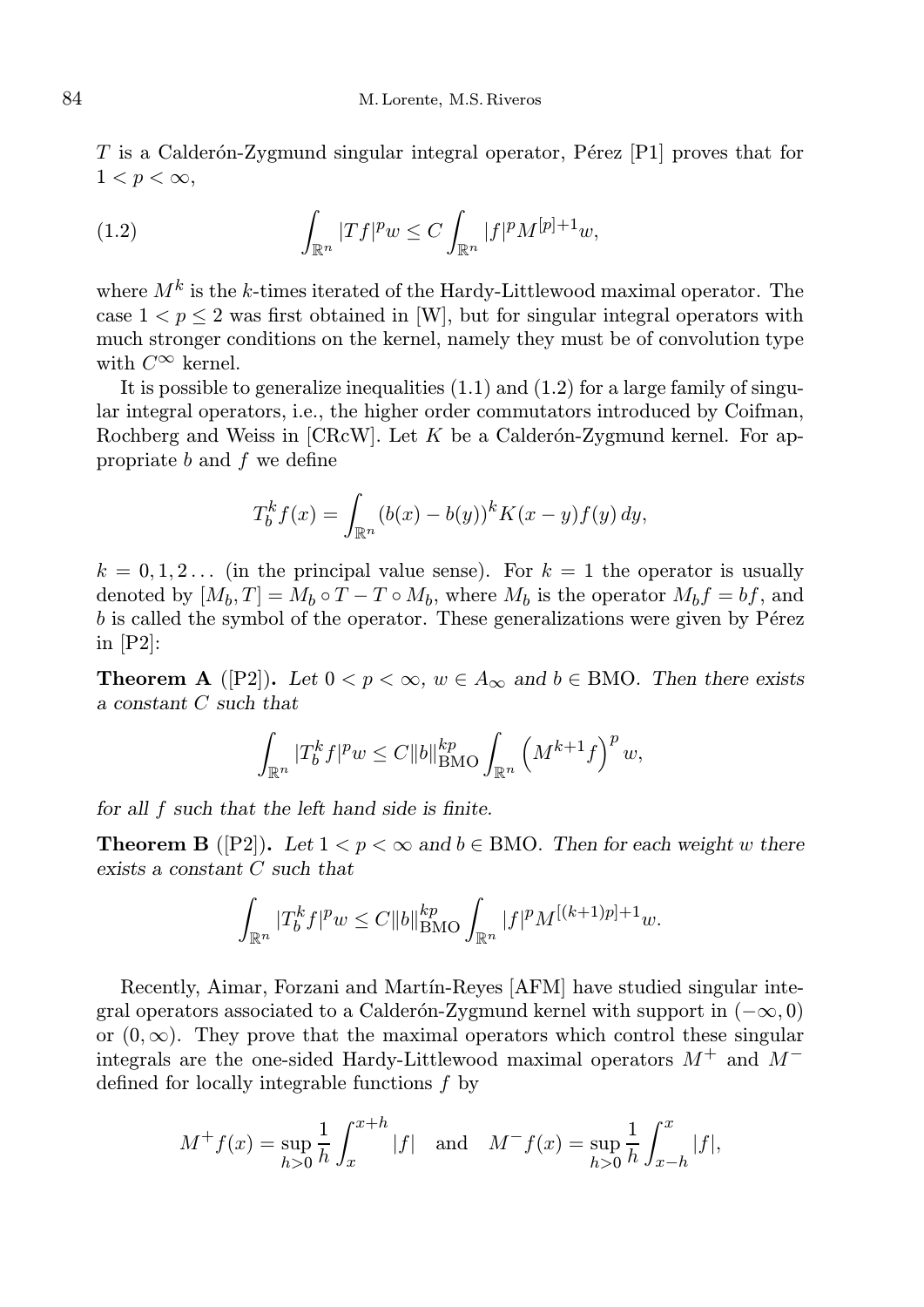and the good weights for these operators are the one-sided weights introduced by Sawyer [S]. Their result improves (1.1) for singular integrals with kernel supported in  $(-\infty, 0)$  in two ways, by putting in the right hand side a smaller operator and by allowing a wider class of weights for which the inequality holds. More precisely, they prove that if  $T$  is a singular integral operator given by a kernel with support in  $(-\infty, 0)$  then there exists C such that

(1.3) 
$$
\int_{\mathbb{R}} |Tf|^p w \leq C \int_{\mathbb{R}} |M^+f|^p w,
$$

for  $0 < p < \infty$  and  $w \in A^+_{\infty}(\mathbb{R})$  (see [MPT] for the definition of  $A^+_{\infty}(\mathbb{R})$ ).

The aim of this paper is to study the results of C. Pérez for this kind of singular integrals and to extend them in the double sense as in [AFM]. Our results are the following:

**Theorem 1.** Let  $0 < p < \infty$ ,  $k = 0, 1, ..., w \in A_{\infty}^+$  and  $b \in BMO$ . Let K be a Calderón-Zygmund kernel with support in  $(-\infty,0)$  and let  $T_h^{+,k}$  $b^{+,k}$  be defined (in the principal value sense) by

$$
T_b^{+,k} f(x) = \int_x^{\infty} (b(x) - b(y))^k K(x - y) f(y) dy.
$$

Then there exists C such that

$$
\int_{\mathbb{R}} |T_b^{+,k} f|^p w \le C \|b\|_{\text{BMO}}^{kp} \int_{\mathbb{R}} \left( (M^+)^{k+1} f \right)^p w
$$

for all bounded functions f with compact support.

Corollary 1. Under the same hypotheses as in Theorem 1, if  $1 < p < \infty$  and  $w \in A_p^+$  then there exists C such that

$$
\int_{\mathbb{R}} |T_b^{+,k} f|^p w \le C \|b\|_{\text{BMO}}^{kp} \int_{\mathbb{R}} |f|^p w
$$

for all bounded functions f with compact support.

We also give a weak type result that generalizes the result in [P3] for this kind of singular integrals:

**Theorem 2.** Let  $w \in A_{\infty}^+$ ,  $b \in BMO$  and  $T_b^{+,k}$  $b^{+,k}$  be as in Theorem 1. Then there exists C such that

$$
w({x:|T_b^{+,k}f(x)|>\lambda})
$$
  

$$
\leq C\phi_k(\|b\|_{\text{BMO}}^k) \int_{\mathbb{R}} \frac{|f(x)|}{\lambda} (1 + \log^+(|f(x)|/\lambda))^k M^{-}w(x) dx
$$

for all bounded functions f with compact support, where  $\phi_k(t) = t(1 + \log^+ t)^k$ .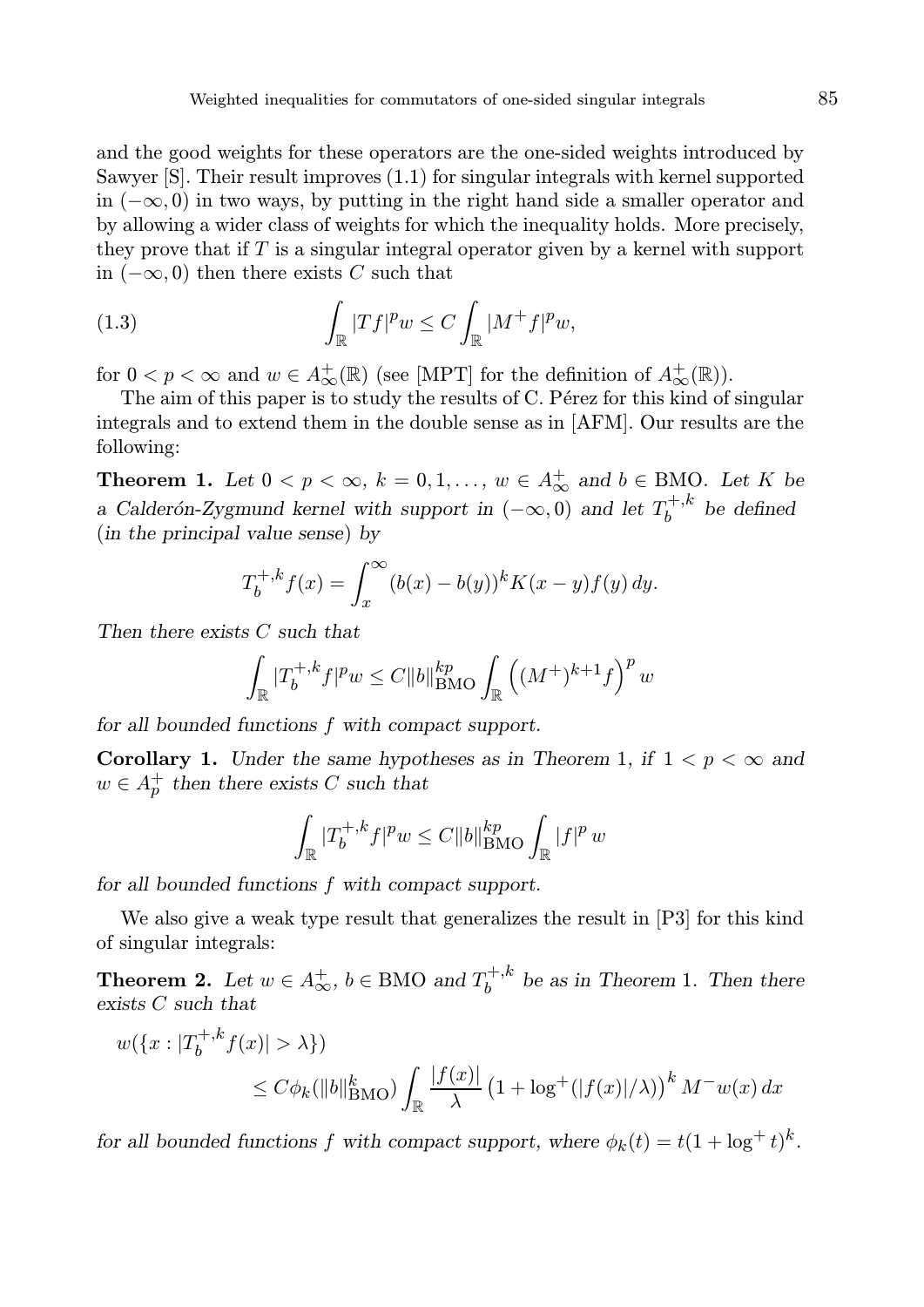**Corollary 2.** Under the same hypotheses as in Theorem 2, if  $w \in A_1^+$  then there exists C such that

$$
w({x:|T_b^{+,k}f(x)|>\lambda})
$$
  
\n
$$
\leq C\phi_k(||b||_{\text{BMO}}^k) \int_{\mathbb{R}} \frac{|f(x)|}{\lambda} (1 + \log^+(|f(x)|/\lambda))^k w(x) dx
$$

for all bounded functions f with compact support.

**Theorem 3.** Let  $1 < p < \infty$ ,  $b \in BMO$  and  $T_h^{+,k}$  $b^{+,k}$  be as in Theorem 1. Then, for each weight w there exists C such that

(1.4) 
$$
\int_{\mathbb{R}} |T_b^{+,k} f|^p w \leq C \|b\|_{\text{BMO}}^{kp} \int_{\mathbb{R}} |f|^p (M^-)^{[(k+1)p]+1} w
$$

for all bounded functions f with compact support.

The case  $k = 0$ , i.e., the generalization of the result in [P1] for these singular integrals, can be found in [RRoT].

Clearly, every theorem has its analogue reversing the orientation of R.

### 2. Definitions and preliminaries

We introduce some definitions and tools that we need for proving the main results.

**Definition 2.1.** We shall say that a function K in  $L^1_{loc}(\mathbb{R} \setminus \{0\})$  is a Calderón-Zygmund kernel if the following properties are satisfied:

(a) there exists a finite constant  $B_1$  such that

$$
\left| \int_{\epsilon < |x| < N} K(x) \, dx \right| \leq B_1,
$$

for all  $\epsilon$  and all N with  $0 < \epsilon < N$  and, furthermore,  $\lim_{\epsilon \to 0^+} \int_{\epsilon < |x| < 1} K(x) dx$  exists;

(b) there exists a finite constant  $B_2$  such that

$$
|K(x)| \le \frac{B_2}{|x|}
$$

for all  $x \neq 0$ ;

(c) there exists a finite constant  $B_3$  such that

$$
|K(x - y) - K(x)| \le B_3 |y||x|^{-2}
$$

for all x and y with  $|x| > 2|y|$ .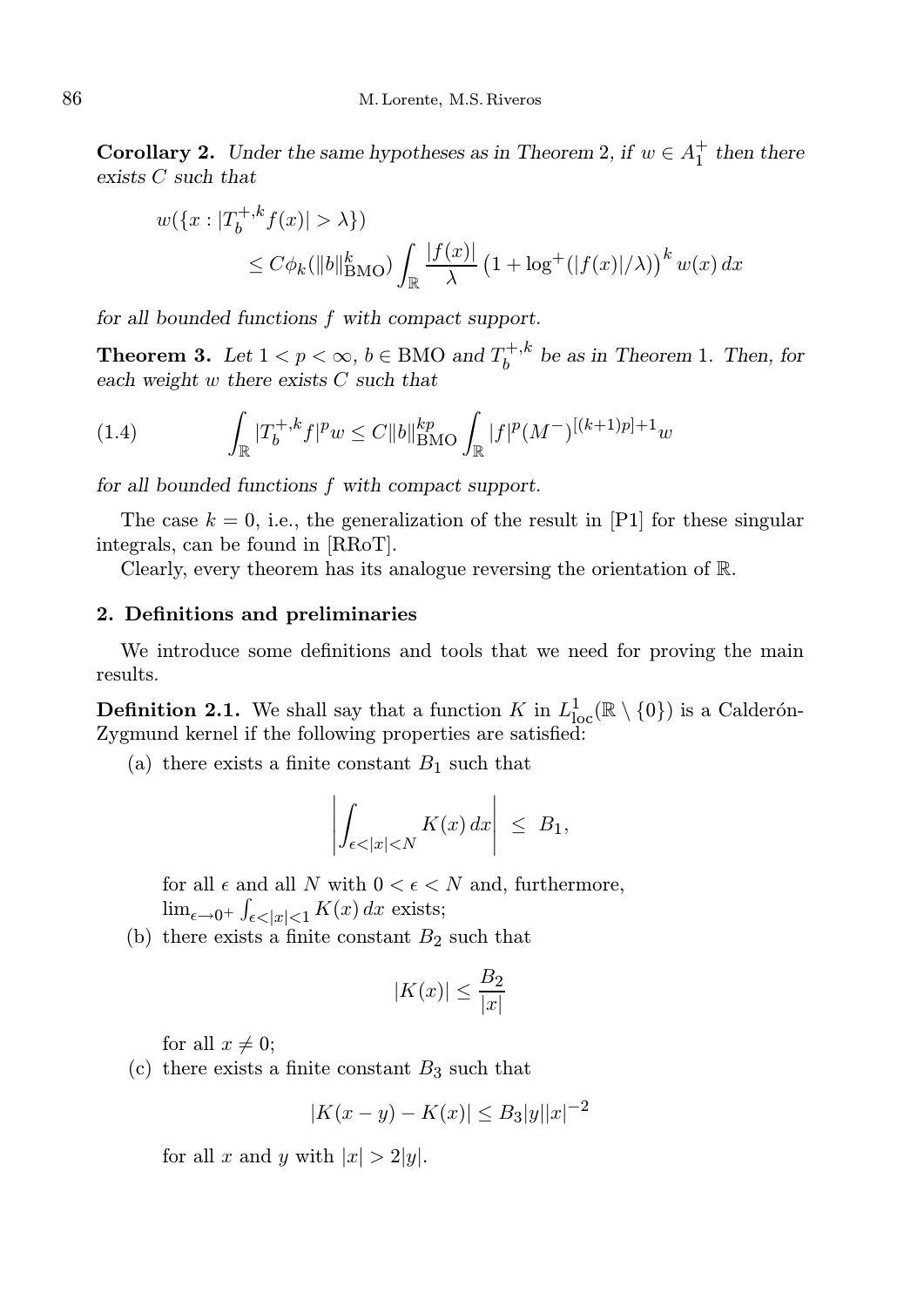A one-sided singular integral  $T^+$  is a singular integral associated to a Calderón-Zygmund kernel with support in  $(-\infty, 0)$ ; therefore, in that case,

$$
T^+f(x) = \lim_{\epsilon \to 0^+} \int_{x+\epsilon}^{\infty} K(x-y)f(y) \, dy.
$$

Examples of such kernels are given in [AFM].

F.J. Martín-Reyes and A. de la Torre introduced the one-sided sharp functions in [MT].

**Definition 2.2.** Let  $f$  be a locally integrable function. The one-sided sharp maximal function is defined by

$$
M^{+, \#} f(x) = \sup_{h>0} \frac{1}{h} \int_x^{x+h} \left( f(y) - \frac{1}{h} \int_{x+h}^{x+2h} f \right)^+ dy.
$$

It is proved in [MT] that

$$
M^{+, \#} f(x) \le \sup_{h>0} \inf_{a\in \mathbb{R}} \frac{1}{h} \int_{x}^{x+h} (f(y)-a)^{+} dy + \frac{1}{h} \int_{x+h}^{x+2h} (a-f(y))^{+} dy \le \|f\|_{\text{BMO}}.
$$

See [MT] for other results and definitions.

We shall also need the following maximal operators:

$$
M_{\epsilon}^+ f(x) = (M^+ |f|^{\epsilon}(x))^{1/\epsilon}
$$
 and  $M_{\delta}^{+, \#} f(x) = (M^{+, \#}|f|^{\delta}(x))^{1/\delta}$ .

Now we give definitions and results about Young functions. A function  $B$ :  $[0, \infty) \rightarrow [0, \infty)$  is a Young function if it is continuous, convex and increasing satisfying  $B(0) = 0$  and  $B(t) \rightarrow \infty$  as  $t \rightarrow \infty$ . The Luxemburg norm of a function  $f$  associated to  $B$  is

$$
||f||_B = \inf \left\{ \lambda > 0 : \int B\left(\frac{|f|}{\lambda}\right) \le 1 \right\},\
$$

and so the B-average of  $f$  over  $I$  is

$$
||f||_{B,I} = \inf \left\{ \lambda > 0 : \frac{1}{|I|} \int_I B\left(\frac{|f|}{\lambda}\right) \le 1 \right\}.
$$

We will denote by  $\overline{B}$  the complementary function associated to B (see [BS]). Then the generalized Hölder's inequality

$$
\frac{1}{|I|} \int_I |f g| \le ||f||_{B,I} ||g||_{\overline{B},I},
$$

holds. There is a further generalization that turns out to be useful for our purposes (see [O]). If  $A, B, C$  are Young functions such that

$$
A^{-1}(t)B^{-1}(t) \le C^{-1}(t),
$$

then

$$
||fg||_{C,I} \le 2||f||_{A,I}||g||_{B,I}.
$$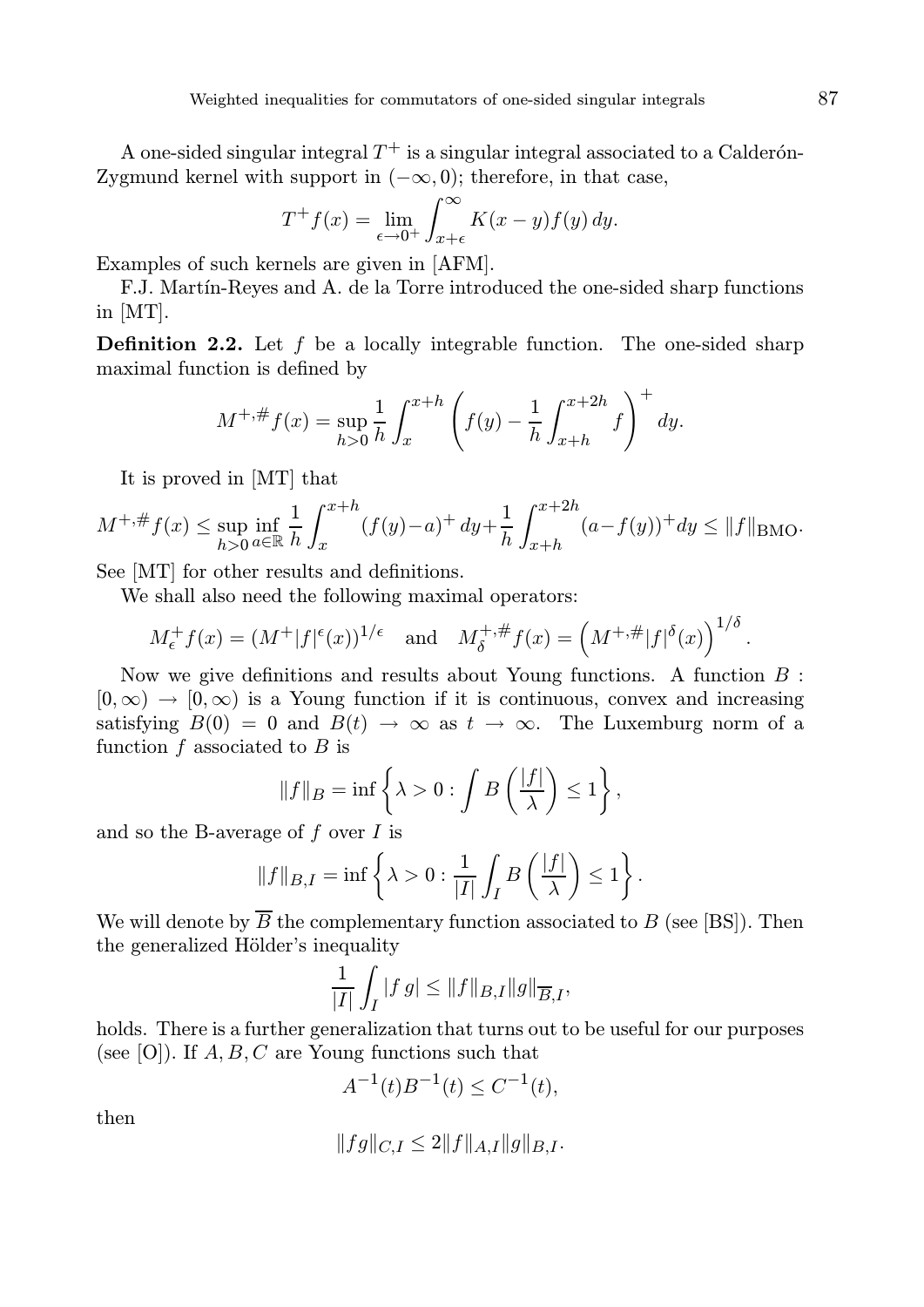**Definition 2.3.** For each locally integrable function  $f$ , the one-sided maximal operators associated to the Young function  $B$  are defined by

$$
M_B^+ f(x) = \sup_{x < b} ||f||_{B,(x,b)} \quad \text{and} \quad M_B^- f(x) = \sup_{a < x} ||f||_{B,(a,x)}.
$$

**Definition 2.4.** Let B be a Young function. We say that B satisfies the  $B_p$ condition, or that  $B \in B_p$ ,  $p > 1$ , if there exists  $c > 0$  such that

$$
\int_c^{\infty} \frac{B(t)}{t^p} \frac{dt}{t} \approx \int_c^{\infty} \left(\frac{t^{p'}}{\overline{B}(t)}\right)^{p-1} \frac{dt}{t} < \infty.
$$

The  $B_p$  condition appears for the first time in [P4]. The point of Definition 2.4 is that it implies the boundedness of  $M_B^+$  from  $L^p(\mathbb{R})$  into  $L^p(\mathbb{R})$  for  $1 < p < \infty$ . In fact one has

**Theorem C** ([RRoT]). Let  $1 < p < \infty$ , w be a weight and B be a Young function. Then the following statements are equivalent:

(a)  $B \in B_p$ ; (b) there exists C such that  $\int (M_B^+ f)^p w \leq C \int |f|^p M^- w$ .

We will be working most of the time with  $B(t) = t(1 + \log^+ t)^k$ ,  $k \ge 0$  and for this  $B$ , it is proved in [RRoT] that

(2.1) 
$$
M_B^+ f \approx (M^+)^{k+1} f
$$
.

# 3. Proofs

To prove Theorem 1 we need the following lemma:

**Lemma 1.** Let  $0 < \delta < 1$ . Then

(a) there exists  $C = C_{\delta} > 0$  such that

$$
M_{\delta}^{+, \#}\left(T^+f\right)(x) \leq CM^+f(x);
$$

(b) for each  $b \in BMO$ ,  $\delta < \epsilon < 1$  and  $k = 1, 2, \ldots$ , there exists  $C = C_{\delta, \epsilon} > 0$ such that

$$
M_{\delta}^{+, \#}\left(T_b^{+, k} f\right)(x) \le C \sum_{j=0}^{k-1} \|b\|_{\text{BMO}}^{k-j} M_{\epsilon}^{+}(T_b^{+, j} f)(x) + C \|b\|_{\text{BMO}}^{k}(M^+)^{k+1} f(x).
$$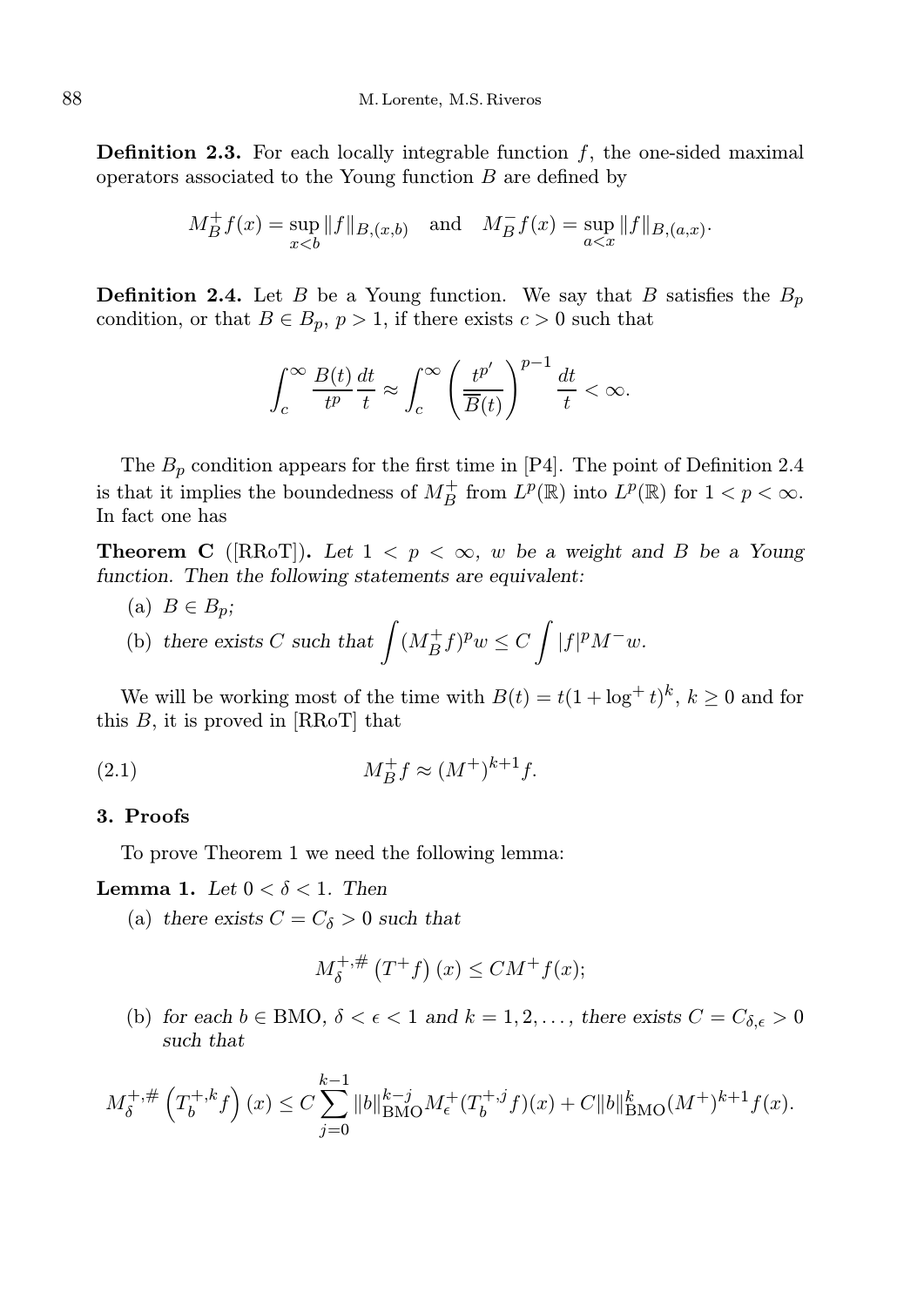PROOF: We start by proving (b). Let  $\lambda$  be an arbitrary constant. Then  $b(x)$  –  $b(y) = (b(x) - \lambda) - (b(y) - \lambda)$  and

(3.1)  
\n
$$
T_b^{+,k} f(x) = \int_{\mathbb{R}} (b(x) - b(y))^k K(x - y) f(y) dy
$$
\n
$$
= \sum_{j=0}^k C_{j,k} (b(x) - \lambda)^j \int_{\mathbb{R}} (b(y) - \lambda)^{k-j} K(x - y) f(y) dy
$$
\n
$$
= T^+((b - \lambda)^k f)(x)
$$
\n
$$
+ \sum_{j=1}^k C_{j,k} (b(x) - \lambda)^j \int_{\mathbb{R}} (b(y) - \lambda)^{k-j} K(x - y) f(y) dy
$$
\n
$$
= T^+((b - \lambda)^k f)(x)
$$
\n
$$
+ \sum_{j=1}^k \sum_{s=0}^{k-j} C_{j,k,s} (b(x) - \lambda)^{s+j} \int_{\mathbb{R}} (b(x) - b(y))^{k-j-s} K(x - y) f(y) dy
$$
\n
$$
= T^+((b - \lambda)^k f)(x)
$$
\n
$$
+ \sum_{m=0}^{k-1} C_{k,m} (b(x) - \lambda)^{k-m} T_b^{+,m} f(x),
$$

where  $m = k - j - s$ . Let us fix x and  $h > 0$  and let  $I = [x, x + 8h]$ . Then we write  $f = f_1 + f_2$  where  $f_1 = f \chi_I$ . Taking into account (3.1), for all  $a \in \mathbb{R}$ , we have the following:

(3.2)

$$
\left(\frac{1}{h}\int_{x}^{x+h} \left| |T_{b}^{+,k}f(y)|^{\delta} - |a|^{\delta} \right| dy \right)^{\frac{1}{\delta}} + \left(\frac{1}{h}\int_{x+h}^{x+2h} \left| |T_{b}^{+,k}f(y)|^{\delta} - |a|^{\delta} \right| dy \right)^{\frac{1}{\delta}}
$$
\n
$$
\leq \left(\frac{1}{h}\int_{x}^{x+h} |T_{b}^{+,k}f(y) - a|^{\delta} dy \right)^{\frac{1}{\delta}} + \left(\frac{1}{h}\int_{x+h}^{x+2h} |T_{b}^{+,k}f(y) - a|^{\delta} dy \right)^{\frac{1}{\delta}}
$$
\n
$$
\leq C \left[ \sum_{m=0}^{k-1} \left( \frac{1}{h}\int_{x}^{x+2h} |b(y) - \lambda|^{(k-m)\delta} |T_{b}^{+,m}f(y)|^{\delta} dy \right)^{\frac{1}{\delta}}
$$
\n
$$
+ \left(\frac{1}{h}\int_{x}^{x+2h} |T^{+}((b-\lambda)^{k}f)(y) - a|^{\delta} dy \right)^{\frac{1}{\delta}}
$$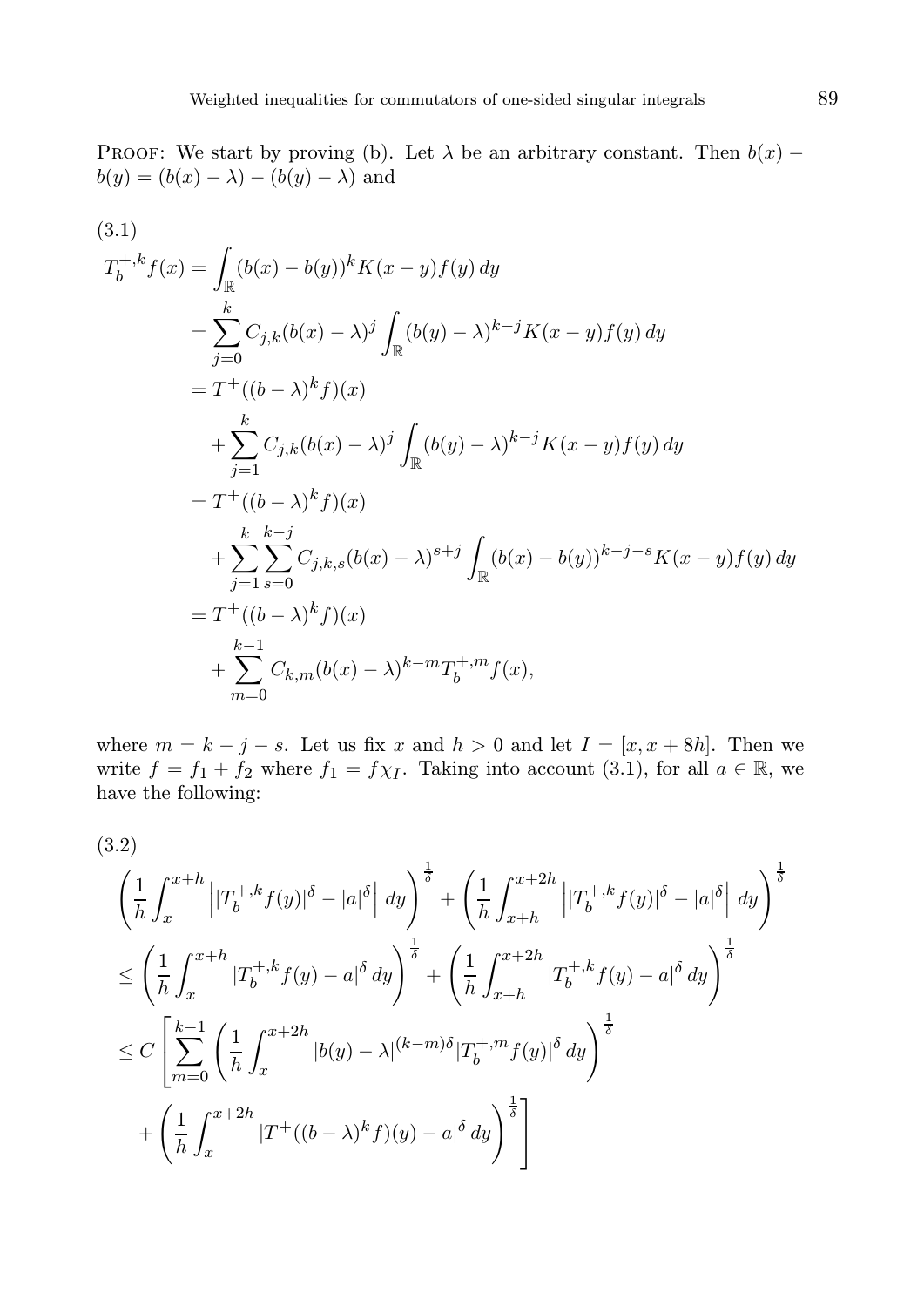$$
\leq C \left[ \sum_{m=0}^{k-1} \left( \frac{1}{h} \int_x^{x+2h} |b(y) - \lambda|^{(k-m)\delta} |T_b^{+,m} f(y)|^{\delta} dy \right)^{\frac{1}{\delta}} + \left( \frac{1}{h} \int_x^{x+2h} |T^+((b-\lambda)^k f_1)(y)|^{\delta} dy \right)^{\frac{1}{\delta}} + \left( \frac{1}{h} \int_x^{x+2h} |T^+((b-\lambda)^k f_2)(y) - a|^{\delta} dy \right)^{\frac{1}{\delta}} \right]
$$
  
=  $(I) + (II) + (III).$ 

Let  $\lambda = b_I = \frac{1}{8h} \int_x^{x+8h} b(y) dy$ . Since  $0 < \delta < \epsilon < 1$ , we can choose q such that  $1 < q < \frac{\epsilon}{\delta}$ . Then, using Hölder's inequality for q and q', we get

$$
(I) \leq C \sum_{m=0}^{k-1} \left( \frac{1}{h} \int_{x}^{x+2h} |b(y) - b_{I}|^{(k-m)\delta q'} dy \right)^{\frac{1}{\delta q'}} \times
$$
\n
$$
(3.3) \qquad \times \left( \frac{1}{h} \int_{x}^{x+2h} |T_{b}^{+,m} f(y)|^{\delta q} dy \right)^{\frac{1}{\delta q}}
$$
\n
$$
\leq C \sum_{m=0}^{k-1} \left[ \left( \frac{1}{h} \int_{x}^{x+8h} |b(y) - b_{I}|^{(k-m)\delta q'} dy \right)^{\frac{1}{\delta q'(k-m)}} \right]^{k-m} \times
$$
\n
$$
\times \left( \frac{1}{h} \int_{x}^{x+2h} |T_{b}^{+,m} f(y)|^{\delta q} dy \right)^{\frac{1}{\delta q}}
$$
\n
$$
\leq C \sum_{m=0}^{k-1} \|b\|_{\text{BMO}}^{k-m} M_{\delta q}^{+}(T_{b}^{+,m} f)(x)
$$
\n
$$
\leq C \sum_{m=0}^{k-1} \|b\|_{\text{BMO}}^{k-m} M_{\epsilon}^{+}(T_{b}^{+,m} f)(x).
$$

Using that  $T^+$  is of weak type  $(1,1)$ , Kolmogorov's inequality gives that

$$
(II) \leq C \frac{1}{h} \int_{x}^{x+2h} |b - b_I|^k |f| \chi_I(y) dy.
$$

And by the generalized Hölder's inequality for  $B(t) = t(1 + \log^+ t)^k$  and  $\overline{B}(t) \approx$  $e^{t^{1/k}}$  we get,

$$
(II) \le C \|b - b_I\|_{\overline{B},I} \|f\chi_I\|_{B,I}.
$$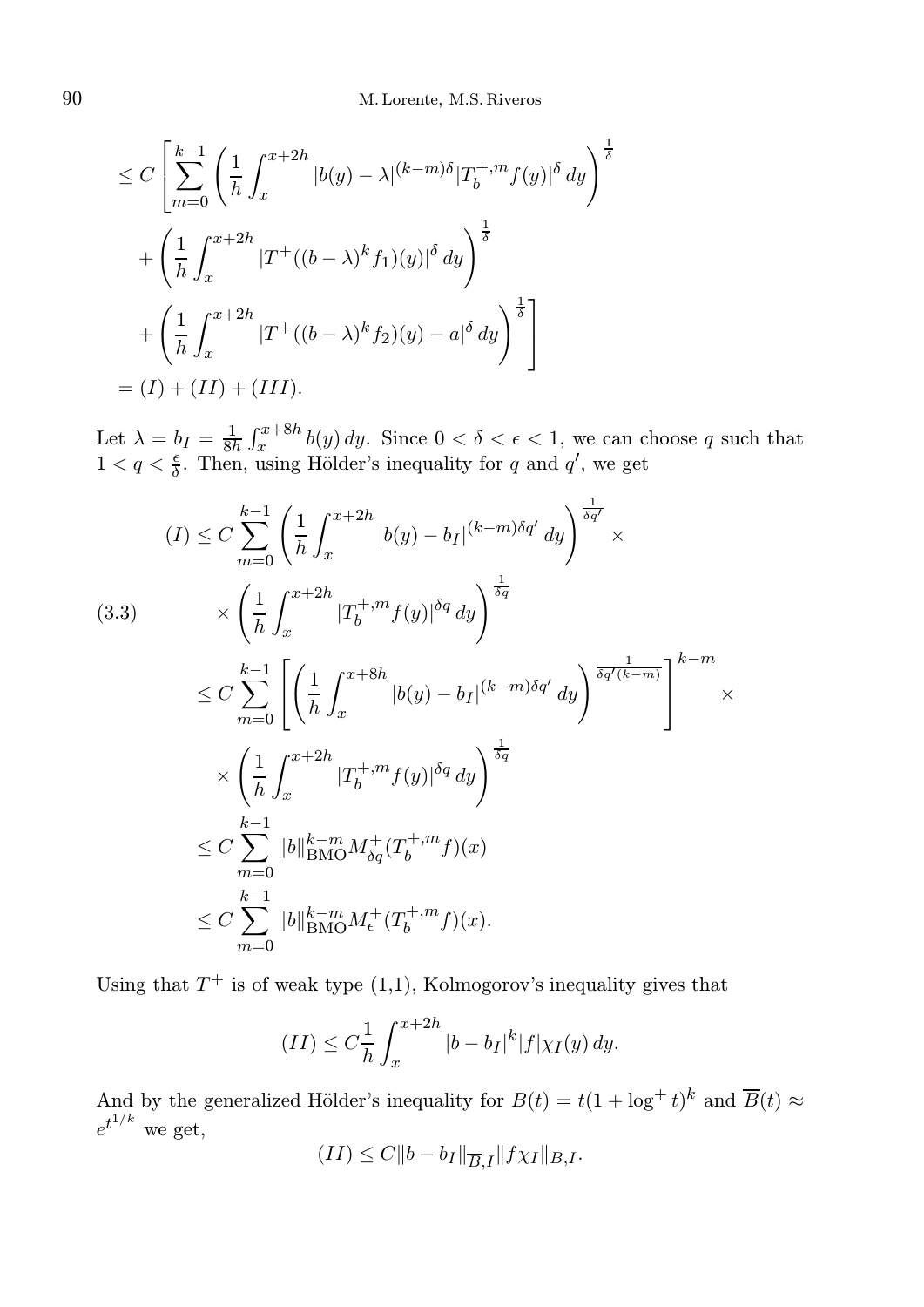Now if  $D(t) = e^t$ , using the John-Nirenberg's inequality, we have

$$
(3.4) \quad (II) \le C \|b - b_I\|_{D,I}^k \|f\chi_I\|_{B,I} \le C \|b\|_{\text{BMO}}^k M_B^+ f(x)
$$
  

$$
\le C \|b\|_{\text{BMO}}^k (M^+)^{k+1} f(x).
$$

For  $(III)$  we take  $a = T^+((b - b_I)^k f_2)(x + 2h)$ . Then, by Jensen's inequality,

$$
(3.5) \quad (III) \le C\frac{1}{h}\int_x^{x+2h} |T^+((b-b_I)^k f_2)(y) - T^+((b-b_I)^k f_2)(x+2h)| \, dy.
$$

For  $j \ge 3$ , let  $I_j = [x + 2<sup>j</sup>h, x + 2<sup>j+1</sup>h]$  and  $\tilde{I}_j = [x, x + 2<sup>j+1</sup>h]$ . Using property (c) of the kernel K, for every  $y \in [x, x + 2h]$ , we have

$$
|T^{+}((b - b_{I})^{k} f_{2})(y) - T^{+}((b - b_{I})^{k} f_{2})(x + 2h)|
$$
  
\n
$$
\leq \int_{x + 8h}^{\infty} \frac{x + 2h - y}{(t - (x + 2h))^{2}} |b(t) - b_{I}|^{k} |f(t)| dt
$$
  
\n
$$
\leq Ch \sum_{j=3}^{\infty} \int_{x + 2^{j}h}^{x + 2^{j+1}h} \frac{|b(t) - b_{I}|^{k}}{(t - (x + 2h))^{2}} |f(t)| dt
$$
  
\n
$$
\leq Ch \sum_{j=3}^{\infty} \frac{2^{j+1}}{(2^{j} - 2)^{2}h} \frac{1}{2^{j+1}h} \int_{\tilde{I}_{j}} |b(t) - b_{I}|^{k} |f(t)| dt.
$$

Observe that by the generalized Hölder's inequality and using again the John-Nirenberg's inequality, we obtain

$$
\frac{1}{2^{j+1}h} \int_{\tilde{I}_j} |b(t) - b_I|^k |f(t)| dt
$$
\n
$$
\leq \frac{C}{2^{j+1}h} |b_{\tilde{I}_j} - b_I|^k \int_{\tilde{I}_j} |f(t)| dt + \frac{C}{2^{j+1}h} \int_{\tilde{I}_j} |b(t) - b_{\tilde{I}_j}|^k |f(t)| dt
$$
\n
$$
\leq C(2j)^k \|b\|_{\text{BMO}}^k M^+ f(x) + C \|b - b_{\tilde{I}_j}\|_{\overline{B}, \tilde{I}_j} \|f \chi_{\tilde{I}_j}\|_{B, \tilde{I}_j}
$$
\n
$$
\leq C(2j)^k \|b\|_{\text{BMO}}^k M^+ f(x) + C \|b\|_{\text{BMO}}^k (M^+)^{k+1} f(x).
$$

So inequalities  $(3.5)$ ,  $(3.6)$  and  $(3.7)$  give

(3.8)  
\n
$$
(III) \leq C \sum_{j=3}^{\infty} \frac{2^{j+1}}{(2^j - 2)^2} (2j)^k ||b||_{\text{BMO}}^k M^+ f(x)
$$
\n
$$
+ C \sum_{j=3}^{\infty} \frac{2^{j+1}}{(2^j - 2)^2} ||b||_{\text{BMO}}^k (M^+)^{k+1} f(x)
$$
\n
$$
\leq C ||b||_{\text{BMO}}^k (M^+)^{k+1} f(x).
$$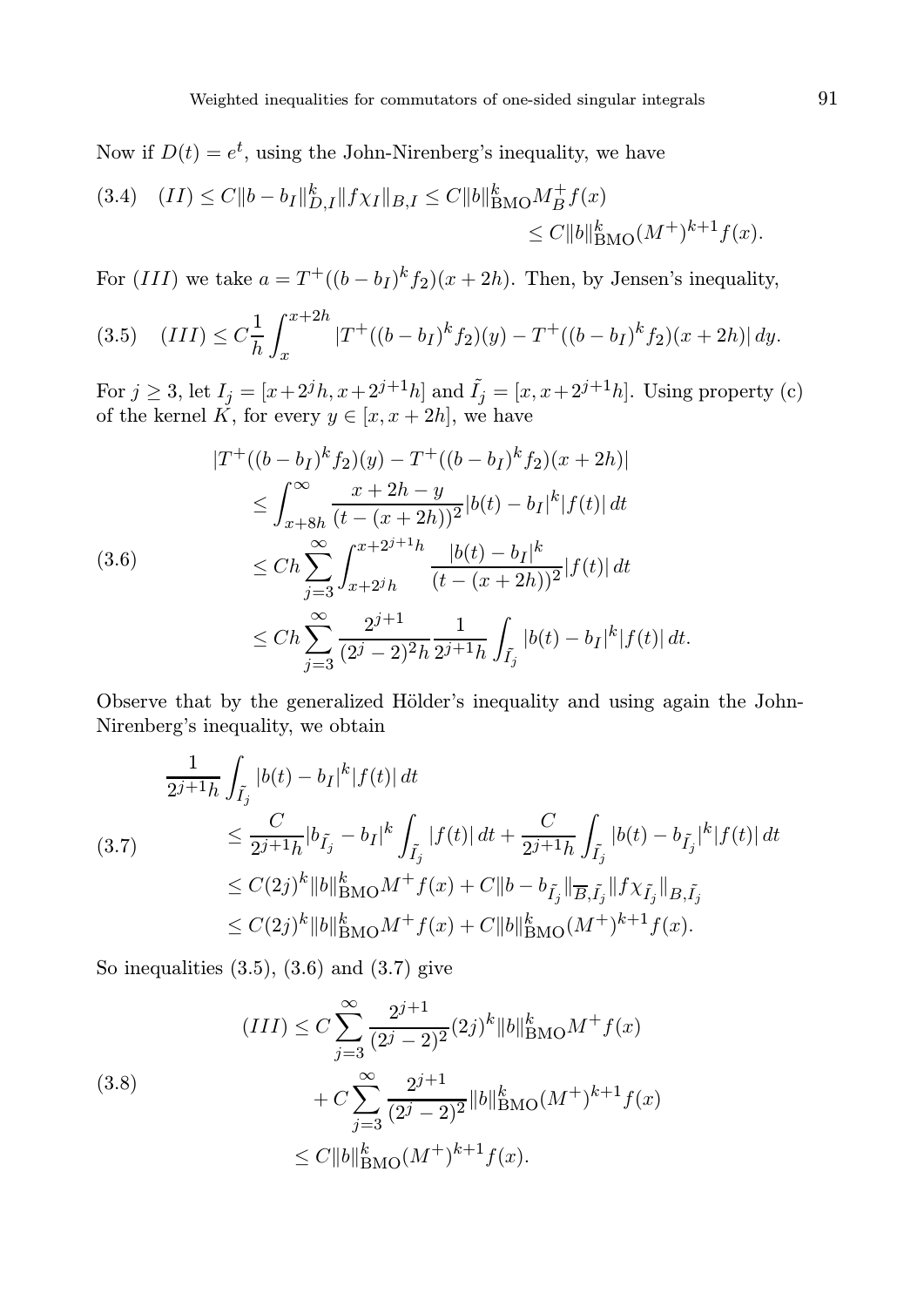Putting together inequalities  $(3.2)$ ,  $(3.3)$ ,  $(3.4)$  and  $(3.8)$ , we obtain that

$$
M_{\delta}^{+, \#}\left(T_b^{+, k} f\right)(x) \le C \|b\|_{\text{BMO}}^k (M^+)^{k+1} f(x) + C \sum_{m=0}^{k-1} \|b\|_{\text{BMO}}^{k-m} M_{\epsilon}^+(T_b^{+, m} f)(x).
$$

The proof of part (a) follows the same pattern as the proof of (b) but it is easier and therefore we omit it.

We will now prove Theorem 1.

PROOF OF THEOREM 1: Observe that the case  $k = 0$  is the inequality for singular integrals with support in  $(-\infty, 0)$  (see [AFM]). We will proceed by induction on k. So assume that the theorem is true for all  $j \leq k$  and let us see how it follows the case  $k + 1$ . Since  $w \in A^+_{\infty}$ , there exists  $r > 1$  such that  $w \in A^+_{r}$ . Observe that for all  $\delta > 0$  small enough, we have that  $r < \frac{p}{\delta}$  and thus,  $w \in A_{\frac{p}{\delta}}^{\frac{1}{r}}$ . To apply

Theorem 4 in [MT] we need  $||M_{\delta}^+(T_b^{+,k+1})||$  $\|b^{+,k+1}f\|\|_{L^p(w)}$  to be finite. Suppose this for the moment. Then, by Lemma 1, for all  $\epsilon$  with  $\delta < \epsilon < 1$ , we have

$$
||T_b^{+,k+1}f||_{L^p(w)} \le ||M_\delta^+(T_b^{+,k+1}f)||_{L^p(w)}
$$
  
\n
$$
\le C||M_\delta^{+, \#}(T_b^{+,k+1}f)||_{L^p(w)}
$$
  
\n
$$
\le C\sum_{j=0}^k ||b||_{\text{BMO}}^{k+1-j}||M_\epsilon^+(T_b^{+,j}f)||_{L^p(w)}
$$
  
\n
$$
+ C||b||_{\text{BMO}}^{k+1}||(M^+)^{k+2}f||_{L^p(w)}.
$$

We choose  $\epsilon > 0$  such that  $r < \frac{p}{\epsilon}$ . Then  $w \in A_{\frac{p}{\epsilon}}^{\pm}$  and we obtain

$$
\begin{aligned}\|M^+_{\epsilon}(T_b^{+,j}f)\|^p_{L^p(w)}&=\int_{\mathbb{R}}(M^+(|T_b^{+,j}f|^{\epsilon})^{\frac{p}{\epsilon}}w\\&\leq C\int_{\mathbb{R}}(|T_b^{+,j}f|^{\epsilon})^{\frac{p}{\epsilon}}w=C\|T_b^{+,j}f\|^p_{L^p(w)}.\end{aligned}
$$

Then, by recurrence

$$
||T_b^{+,k+1}f||_{L^p(w)} \leq C \sum_{j=0}^k ||b||_{\text{BMO}}^{k+1-j} ||T_b^{+,j}f||_{L^p(w)}
$$
  
+  $C||b||_{\text{BMO}}^{k+1} ||(M^+)^{k+2}f||_{L^p(w)}$   
 $\leq C \sum_{j=0}^k ||b||_{\text{BMO}}^{k+1-j} ||b||_{\text{BMO}}^{j} ||(M^+)^{j+1}f||_{L^p(w)}$   
+  $C||b||_{\text{BMO}}^{k+1} ||(M^+)^{k+2}f||_{L^p(w)}$   
 $\leq C||b||_{\text{BMO}}^{k+1} ||(M^+)^{k+2}f||_{L^p(w)}.$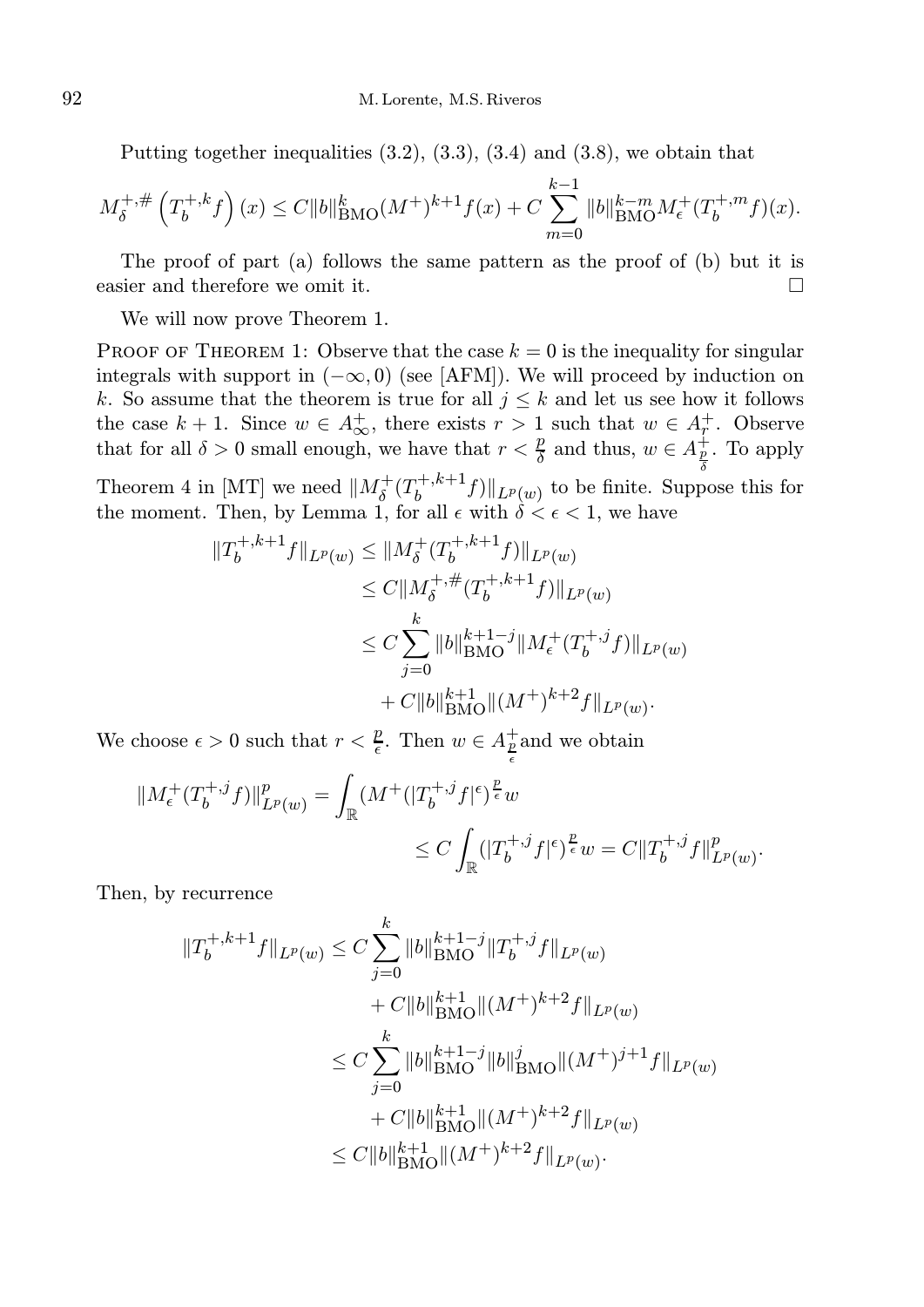If  $w$  is bounded, then

$$
||M_{\delta}^{+}(T_b^{+,k+1}f)||_{L^p(w)} \leq C||M_{\delta}^{+}(T_b^{+,k+1}f)||_{L^p(dx)}
$$
  
\n
$$
\leq C||T_b^{+,k+1}f||_{L^p(dx)} \leq C||b||_{\text{BMO}}^{k+1}||f||_{L^p(dx)} < \infty.
$$

Then the theorem is proved if  $w$  is bounded. For the general case, we consider  $w_N = \min\{w, N\}$ . It is not hard to prove that  $w_N \in A^+_{\infty}$   $(A^+_p)$  is a lattice) with constant independent of N. Therefore, we have

$$
\int_{\mathbb{R}} |T_b^{+,k} f|^p w_N \leq C \|b\|_{\text{BMO}}^{kp} \int_{\mathbb{R}} \left( (M^+)^{k+1} f \right)^p w_N.
$$

Now, we obtain the desired result after applying the monotone convergence theorem.

To prove Theorem 2 we need the following two lemmas.

**Lemma 2.** Let  $f \in L^1_{loc}(\mathbb{R})$  and  $\lambda > 0$ . Then for every weight w there exists  $C > 0$  such that

$$
w(\lbrace x \in \mathbb{R} : (M^+)^{k+1} f(x) > \lambda \rbrace) \leq C \int_{\mathbb{R}} \frac{|f(y)|}{\lambda} \left( 1 + \log^+ \frac{|f(y)|}{\lambda} \right)^k M^{-} w(y) dy.
$$

PROOF: This lemma is a consequence of  $(2.1)$  and Theorem 2.5 in [RRoT] with  $B(t) = t(1 + \log^+ t)^k$ , since  $(w, M^- w) \in A_1^+$ . В последните последните под на приема с последните се приема с последните се приема с последните си<mark>ста с</mark>е пр<br>В последните се приема с последните се приема с приема с приема с приема с приема с приема с приема с приема

**Lemma 3.** Let  $\phi_k(t) = t(1 + \log^+ t)^k$ ,  $k = 0, 1, ..., b \in BMO$  and  $w \in A^+_{\infty}$ . Then there exists  $C > 0$  such that

$$
\sup_{t>0} \frac{1}{\phi_k(\frac{1}{t})} w(\lbrace x \in \mathbb{R} : |T_b^{+,k} f(x)| > t \rbrace)
$$
  
 
$$
\leq C\phi_k(||b||^k_{BMO}) \sup_{t>0} \frac{1}{\phi_k(\frac{1}{t})} w(\lbrace x \in \mathbb{R} : (M^+)^{k+1} f(x) > t \rbrace)
$$

for all bounded functions f with compact support.

PROOF: We first suppose that  $||b||_{\text{BMO}} = 1$ . We shall prove the following,

$$
\sup_{t>0} \frac{1}{\phi_k(\frac{1}{t})} w(\{x \in \mathbb{R} : |T_b^{+,k} f(x)| > t\})
$$
  

$$
\leq C \sup_{t>0} \frac{1}{\phi_k(\frac{1}{t})} w(\{x \in \mathbb{R} : (M^+)^{k+1} f(x) > t\}).
$$

 $\Box$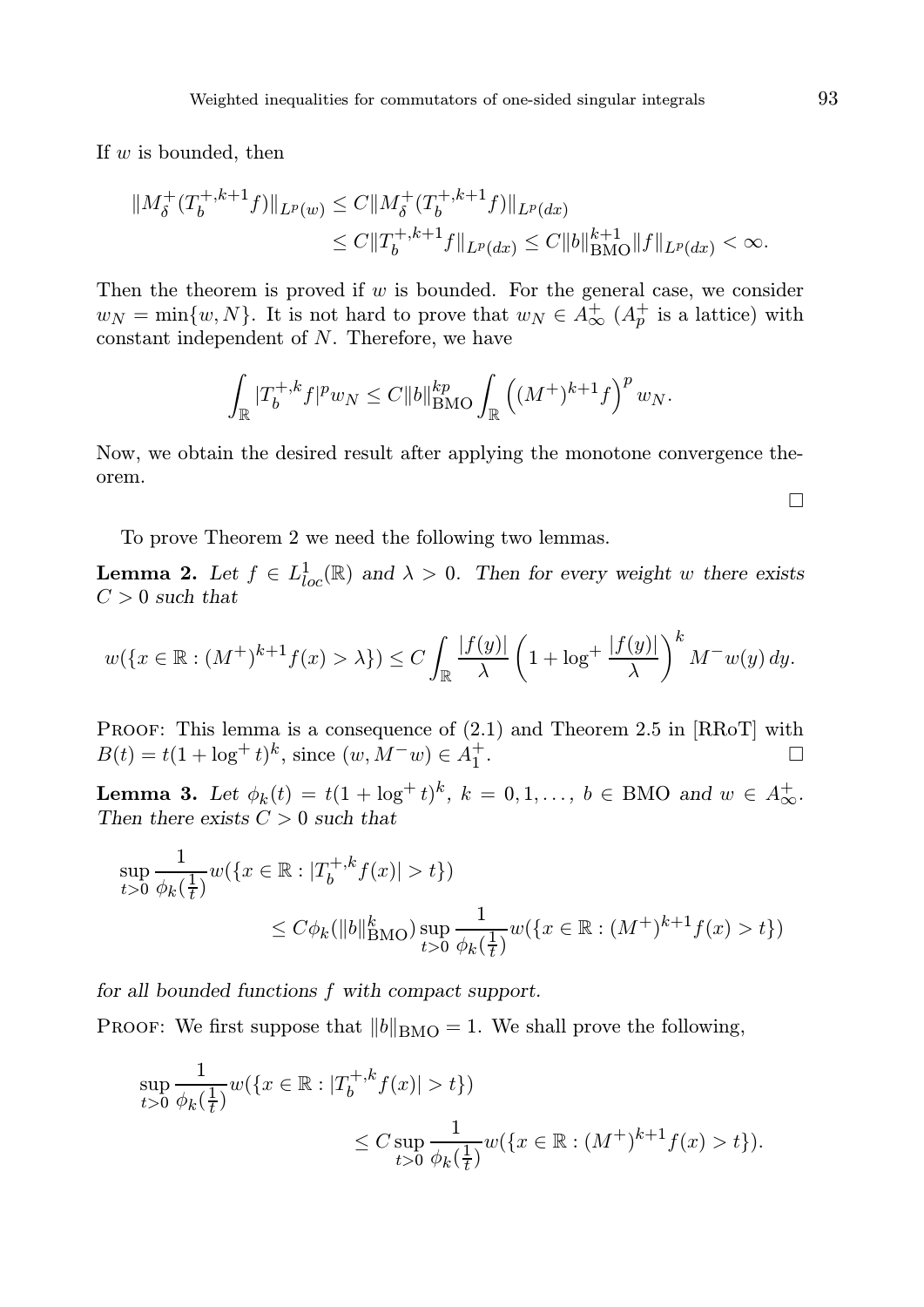Now, set  $b_m = b$  if  $-m \le b \le m$ ,  $b_m = m$  if  $b \ge m$  and  $b_m = -m$  if  $b \le -m$ . Also, set  $w_N = \inf\{w, N\}$ . As we have said before,  $w_N \in A_{\infty}^+$  with constant independent of N. On the other hand  $||b_m||_{\text{BMO}} \leq C'||b||_{\text{BMO}} = C'$  with  $C'$ independent of m. In order to simplify notation, rename  $b = b_m$  and  $w = w_N$ . Observe that for all  $\delta > 0$  we have

$$
w(\lbrace x \in \mathbb{R} : |T_b^{+,k} f(x)| > t \rbrace) \le w(\lbrace x \in \mathbb{R} : M_\delta^+(T_b^{+,k} f)(x) > t \rbrace).
$$

Let us consider the functional

$$
L_{b,w,\phi_k,\delta}(f) = L_{\delta}(f) = \sup_{t>0} \frac{1}{\phi_k(\frac{1}{t})} w(\{x \in \mathbb{R} : M_{\delta}^+(T_b^{+,k}f)(x) > t\}).
$$

We claim that for some  $\gamma > 0$  and every  $0 < \epsilon < 1$  we have

(3.9) 
$$
L_{\delta}(f) \leq \epsilon^{\gamma} CL_{\delta}(f) + C \sup_{t>0} \frac{1}{\phi_{k}(\frac{1}{t})} w(\{x \in \mathbb{R} : (M^{+})^{k+1} f(x) > t\}).
$$

If  $L_{\delta}(f) < \infty$  then the result (for  $b_m$  and  $w_N$ ) follows from (3.9), choosing  $\epsilon$  small enough.

In what follows we prove that  $L_{\delta}(f) < \infty$ . In [MT] it was proved that if  $w \in A_{\infty}^{+}$  and  $M^{+} f \in L^{p_{0}}(w)$  for some  $p_{0}$ , then

(3.10) 
$$
w({x \in \mathbb{R} : M^+ f(x) > t, M^{+, \#} f(x) \le t\epsilon})
$$

$$
\le C\epsilon^{\gamma}w({x \in \mathbb{R} : M^+ f(x) > \frac{t}{2}})
$$

for some  $\gamma > 0$ . Observe that we have  $M_{\delta}^{+}(T_b^{+,k})$  $(b, b^{+, k} f) \in L^{p_0}(w)$  for some  $p_0$  since  $f$ is bounded with compact support,  $w \leq N$  and  $|b| \leq m$ . Then

$$
w(\lbrace x \in \mathbb{R} : M_{\delta}^{+}(T_{b}^{+,k}f)(x) > t \rbrace)
$$
  
\n
$$
= w(\lbrace x \in \mathbb{R} : M^{+}(|T_{b}^{+,k}f|^{\delta})(x) > t^{\delta}, M^{+,\#}(|T_{b}^{+,k}f|^{\delta})(x) \le t^{\delta} \epsilon \rbrace)
$$
  
\n
$$
+ w(\lbrace x \in \mathbb{R} : M^{+}(|T_{b}^{+,k}f|^{\delta})(x) > t^{\delta}, M^{+,\#}(|T_{b}^{+,k}f|^{\delta})(x) > t^{\delta} \epsilon \rbrace)
$$
  
\n
$$
\le C\epsilon^{\gamma}w(\lbrace x \in \mathbb{R} : M_{\delta}^{+}(T_{b}^{+,k}f)(x) \ge t/2^{\frac{1}{\delta}} \rbrace)
$$
  
\n
$$
+ w(\lbrace x \in \mathbb{R} : M_{\delta}^{+,\#}(T_{b}^{+,k}f)(x) > t\epsilon^{1/\delta}\rbrace)
$$
  
\n
$$
= I + II.
$$

Using Lemma 1 for  $\epsilon = \delta r$  and  $1 < r < \frac{1}{\delta}$ , we have

(3.12) 
$$
II \leq w(\lbrace x \in \mathbb{R} : \sum_{j=0}^{k-1} (C')^{k-j} M_{\delta r}^+(T_b^{+,j} f)(x) > \frac{t \epsilon^{\frac{1}{\delta}}}{2C} \rbrace) + w(\lbrace x \in \mathbb{R} : (M^+)^{k+1} f(x) > \frac{t \epsilon^{\frac{1}{\delta}}}{2C(C')^k} \rbrace).
$$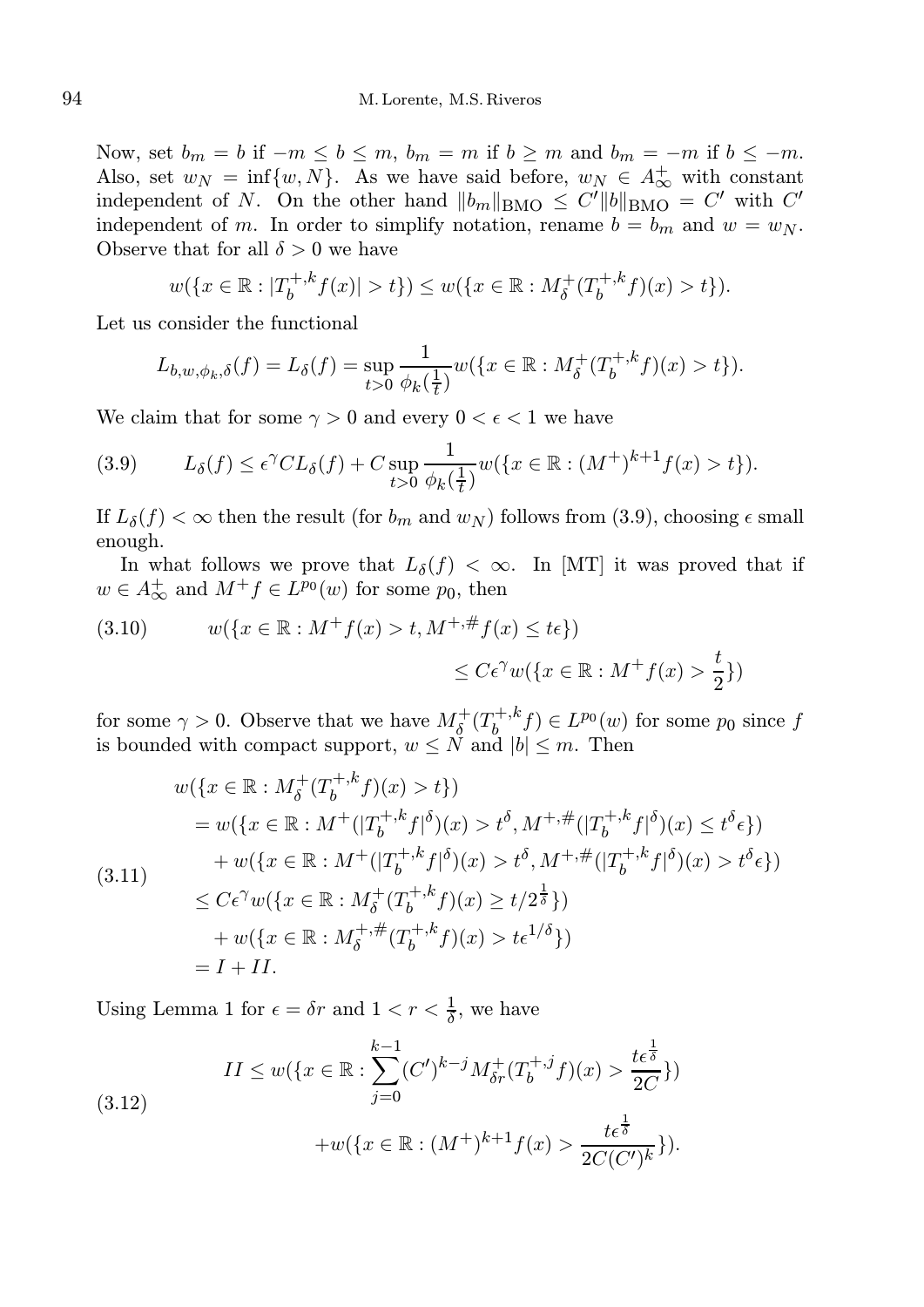Bearing in mind  $(3.11)$  and  $(3.12)$  we obtain

$$
\frac{1}{\phi_k(\frac{1}{t})} w(\lbrace x \in \mathbb{R} : M_\delta^+(T_b^{+,k}f)(x) > t \rbrace)
$$
\n
$$
\leq \frac{C\epsilon^\gamma}{\phi_k(\frac{1}{t})} w(\lbrace x \in \mathbb{R} : M_\delta^+(T_b^{+,k})f(x) > \frac{t}{2^{\frac{1}{\delta}}}\rbrace)
$$
\n(3.13)\n
$$
+ \sum_{j=0}^{k-1} \frac{1}{\phi_k(\frac{1}{t})} w(\lbrace x \in \mathbb{R} : M_{\delta r}^+(T_b^{+,j}f)(x) > \frac{t\epsilon^{\frac{1}{\delta}}}{2Ck(C')^{k-j}}\rbrace)
$$
\n
$$
+ \frac{1}{\phi_k(\frac{1}{t})} w(\lbrace x \in \mathbb{R} : (M^+)^{k+1}f(x) > \frac{t\epsilon^{\frac{1}{\delta}}}{2C(C')^k}\rbrace)
$$
\n
$$
= I' + II' + III'.
$$

Observe that there exists C such that  $\phi_k(2t) \leq C \phi_k(t)$  for all  $t > 0$  (*i.e.*  $\phi_k$  is doubling). Let  $l \in \mathbb{N}$  be such that  $2^{\frac{1}{\delta}} < 2^l$ . Using that  $\phi_k$  is non-decreasing, we get

$$
\phi_k\left(\frac{2^{\frac{1}{\delta}}}{t}\right) \leq \phi_k\left(\frac{2^l}{t}\right) \leq C\phi_k\left(\frac{1}{t}\right).
$$

Then

$$
I' \leq \frac{C\epsilon^{\gamma}}{\phi_k(\frac{2^{\frac{1}{\delta}}}{t})} w(\lbrace x \in \mathbb{R} : M_{\delta}^{+}(T_b^{+,k}f)(x) > \frac{t}{2^{\frac{1}{\delta}}} \rbrace) \leq C\epsilon^{\gamma} L_{\delta}(f).
$$

Now let  $a_j = \frac{2Ck(C')^{k-j}}{1}$  $\frac{(C')^{k-j}}{\epsilon^{\frac{1}{\delta}}}$  and  $h \in \mathbb{Z}$  be such that  $a_j \leq 2^h$ , for all j. Therefore

$$
\phi_k\left(\frac{a_j}{t}\right) \le \phi_k\left(\frac{2^h}{t}\right) \le C\phi_k\left(\frac{1}{t}\right).
$$

As a consequence,

$$
(3.14) \quad II' \leq C \sum_{j=0}^{k-1} \frac{1}{\phi_k(\frac{a_j}{t})} w(\lbrace x \in \mathbb{R} : M_{\delta r}^+(T_b^{+,j}f)(x) > \frac{t}{a_j} \rbrace)
$$
\n
$$
\leq C \sum_{j=0}^{k-1} \sup_{t>0} \frac{1}{\phi_k(\frac{1}{t})} w(\lbrace x \in \mathbb{R} : M_{\delta r}^+(T_b^{+,j}f)(x) > t \rbrace).
$$

Now for each  $j = 0, 1, \ldots, k - 1$ , let us estimate  $\sup_{t>0} \frac{1}{\phi_{k,t}}$  $\frac{1}{\phi_k(\frac{1}{t})}w(\lbrace x \in \mathbb{R} :$  $M_{\delta r}^+(T_b^{+,j}$  $b_0^{(+,1)}(x) > t$ .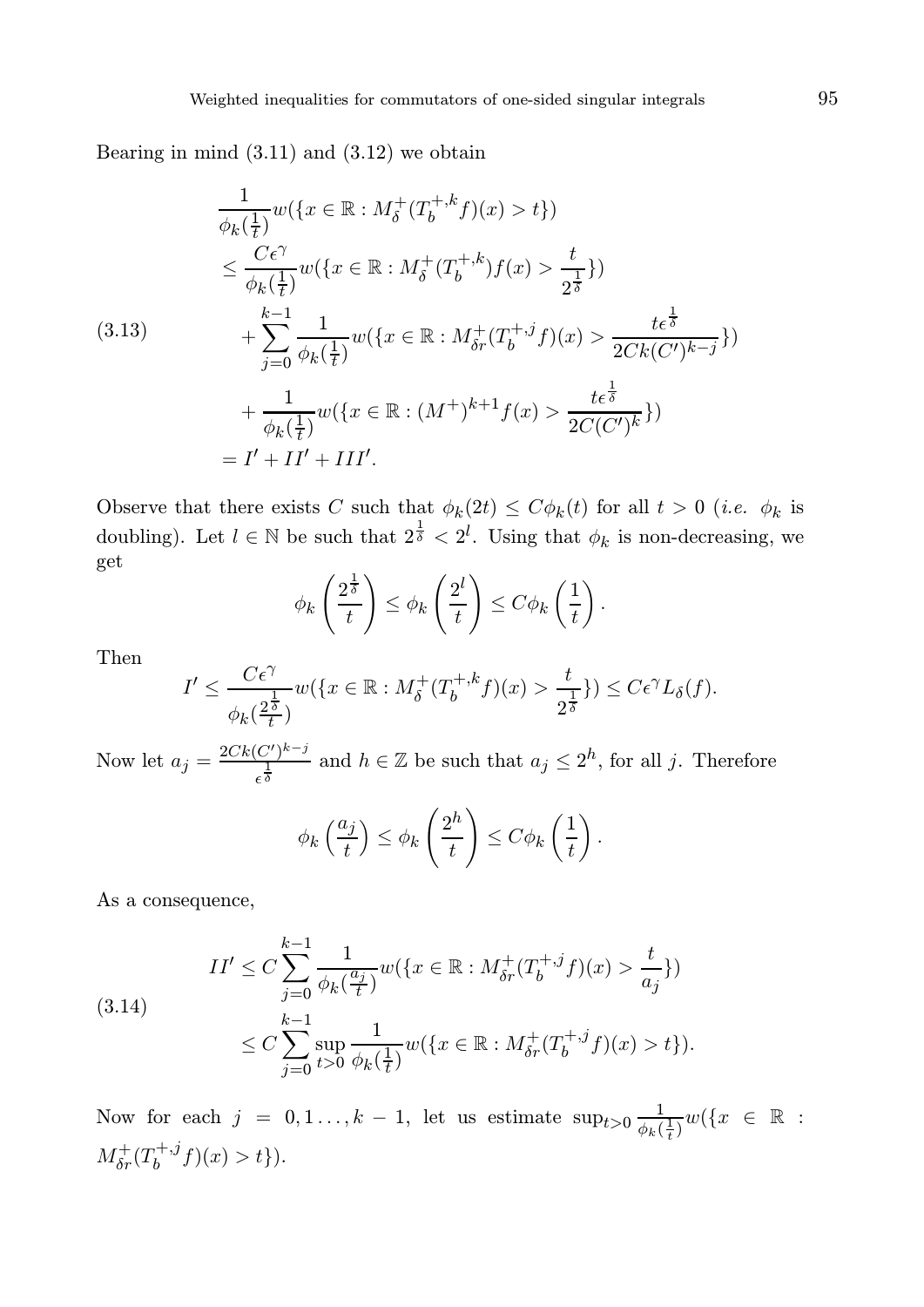Using that  $\phi_k$  is doubling and non-decreasing, it follows from (3.10) and Lemma 1(a) that, for all  $0 < \epsilon < 1$ ,

$$
\sup_{t>0} \frac{1}{\phi_k(\frac{1}{t})} w(\lbrace x : M_{\epsilon}^+(T^+f)(x) > t \rbrace) \leq \sup_{t>0} \frac{1}{\phi_k(\frac{1}{t})} w(\lbrace x : M_{\epsilon}^{+, \#}(T^+f)(x) > t \rbrace)
$$
  

$$
\leq C \sup_{t>0} \frac{1}{\phi_k(\frac{1}{t})} w(\lbrace x : M^+f(x) > t \rbrace)
$$
  

$$
\leq C \sup_{t>0} \frac{1}{\phi_k(\frac{1}{t})} w(\lbrace x : (M^+)^{k+1}f(x) > t \rbrace).
$$

Fix  $J < k - 1$  and suppose that, for every  $0 \le j \le J$  and for all  $0 < \epsilon < 1$ , there exists  $C$  such that

$$
(3.15) \quad \sup_{t>0} \frac{1}{\phi_k(\frac{1}{t})} w(\lbrace x \in \mathbb{R} : M_{\epsilon}^+(T_b^{+,j}f)(x) > t \rbrace)
$$
  

$$
\leq C \sup_{t>0} \frac{1}{\phi_k(\frac{1}{t})} w(\lbrace x \in \mathbb{R} : (M^+)^{k+1} f(x) > t \rbrace).
$$

We will prove, that (3.15) holds for  $j = J + 1$ . Using again that  $\phi_k$  is doubling, non-decreasing, (3.10) and Lemma 1(b) we obtain

$$
\sup_{t>0} \frac{1}{\phi_k(\frac{1}{t})} w(\lbrace x : M_{\epsilon}^+(T_b^{+,J+1}f)(x) > t \rbrace)
$$
\n
$$
\leq C \sup_{t>0} \frac{1}{\phi_k(\frac{1}{t})} w(\lbrace x : M_{\epsilon}^{+, \#}(T_b^{+,J+1}f)(x) > t \rbrace)
$$
\n
$$
\leq C \left[ \sum_{i=0}^J \sup_{t>0} \frac{1}{\phi_k(\frac{1}{t})} w(\lbrace x : M_{\epsilon'}^+(T_b^{+,i}f)(x) > t \rbrace) + w(\lbrace x : (M^+)^{J+1}f(x) > t \rbrace) \right]
$$
\n
$$
\leq C \sum_{i=0}^J \sup_{t>0} \frac{1}{\phi_k(\frac{1}{t})} w(\lbrace x : (M^+)^{k+1}f(x) > t \rbrace)
$$
\n
$$
+ C \sup_{t>0} \frac{1}{\phi_k(\frac{1}{t})} w(\lbrace x : (M^+)^{J+1}f(x) > t \rbrace)
$$
\n
$$
\leq C \sup_{t>0} \frac{1}{\phi_k(\frac{1}{t})} w(\lbrace x : (M^+)^{k+1}f(x) > t \rbrace),
$$

where  $\epsilon < \epsilon' < 1$ . As a consequence, for  $\epsilon = \delta r$ , (3.15) together with (3.14) gives

$$
II' \le C \sup_{t>0} \frac{1}{\phi_k(\frac{1}{t})} w(\{x \in \mathbb{R} : (M^+)^{k+1} f(x) > t\}).
$$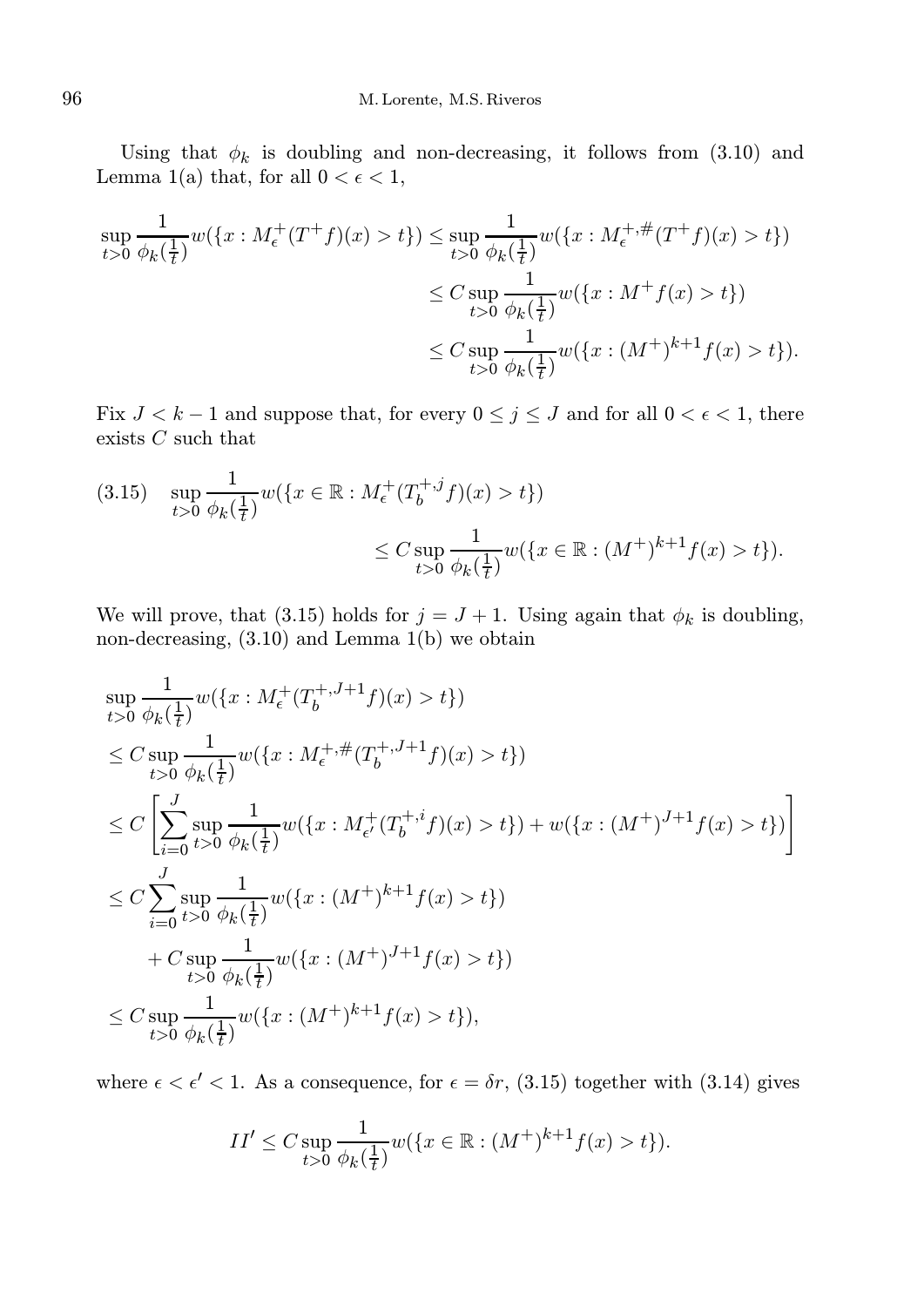Finally, let 
$$
a = \frac{\epsilon^{\frac{1}{\delta}}}{2C(C')^k}
$$
. Then  
\n
$$
III' \leq \frac{C}{\phi_k(\frac{1}{at})} w(\lbrace x \in \mathbb{R} : (M^+)^{k+1} f(x) > at \rbrace)
$$
\n
$$
\leq C \sup_{t>0} \frac{1}{\phi_k(\frac{1}{t})} w(\lbrace x \in \mathbb{R} : (M^+)^{k+1} f(x) > t \rbrace).
$$

Putting all these estimates together we get (3.9).

Therefore if we prove that  $L_{b,w,\phi_k,\delta} f < \infty$ , using (3.9) we obtain

$$
L_{b,w,\phi_k,\delta}(f) \le C \sup_{t>0} \frac{1}{\phi_k(\frac{1}{t})} w(\{x \in \mathbb{R} : (M^+)^{k+1} f(x) > t\}).
$$

Assume now that supp  $f \subset (-R, R)$ , for some  $R > 0$ . Then for  $x \le -2R$  we have

(3.16) 
$$
|T_b^{+,k} f(x)| \le C \int_{-R}^R \frac{|b(x) - b(y)|^k}{|x - y|} |f(y)| dy
$$

$$
\le \frac{2Cm^k}{|x|} \int_x^R |f(y)| dy
$$

$$
\le Cm^k M^+ f(x).
$$

Using that  $0 < \delta < 1$ , the fact that  $M^+$  is of weak type  $(1, 1)$  with respect to the pair  $(w, M<sup>−</sup>w) ∈ A<sub>1</sub><sup>+</sup>$ , Lemma 2 and (3.16), we get

$$
\frac{1}{\phi_k(\frac{1}{t})} w(\lbrace x \in \mathbb{R} : M_\delta^+(T_b^{+,k}f)(x) > t \rbrace)
$$
\n
$$
\leq \frac{1}{\phi_k(\frac{1}{t})} w(\lbrace x \in \mathbb{R} : M_\delta^+( \chi_{(-2R, 2R)} T_b^{+,k}f)(x) > t/2 \rbrace)
$$
\n
$$
+ \frac{1}{\phi_k(\frac{1}{t})} w(\lbrace x \in \mathbb{R} : M_\delta^+( \chi_{(-\infty, -2R)} T_b^{+,k}f)(x) > t/2 \rbrace)
$$
\n
$$
\leq \frac{1}{\phi_k(\frac{1}{t})} \frac{C}{t} \int_{-2R}^{2R} |T_b^{+,k}f(x)| M^- w(x) dx
$$
\n
$$
+ \frac{1}{\phi_k(\frac{1}{t})} w(\lbrace x \in \mathbb{R} : (M^+)^{k+1}f(x) > C_m t \rbrace)
$$
\n
$$
\leq C4NR \left( \frac{1}{4R} \int_{-2R}^{2R} |T_b^{+,k}f(x)|^2 dx \right)^{\frac{1}{2}} + \frac{C}{\phi_k(\frac{1}{t})} \int_{\mathbb{R}} \phi_k \left( \frac{|f(x)|}{C_m t} \right) M^- w(x) dx
$$
\n
$$
\leq C4NR \left( \frac{1}{4R} \int_{-R}^{R} |f(x)|^2 dx \right)^{\frac{1}{2}} + CN \int_{-R}^{R} \phi_k(|f(x)|) dx.
$$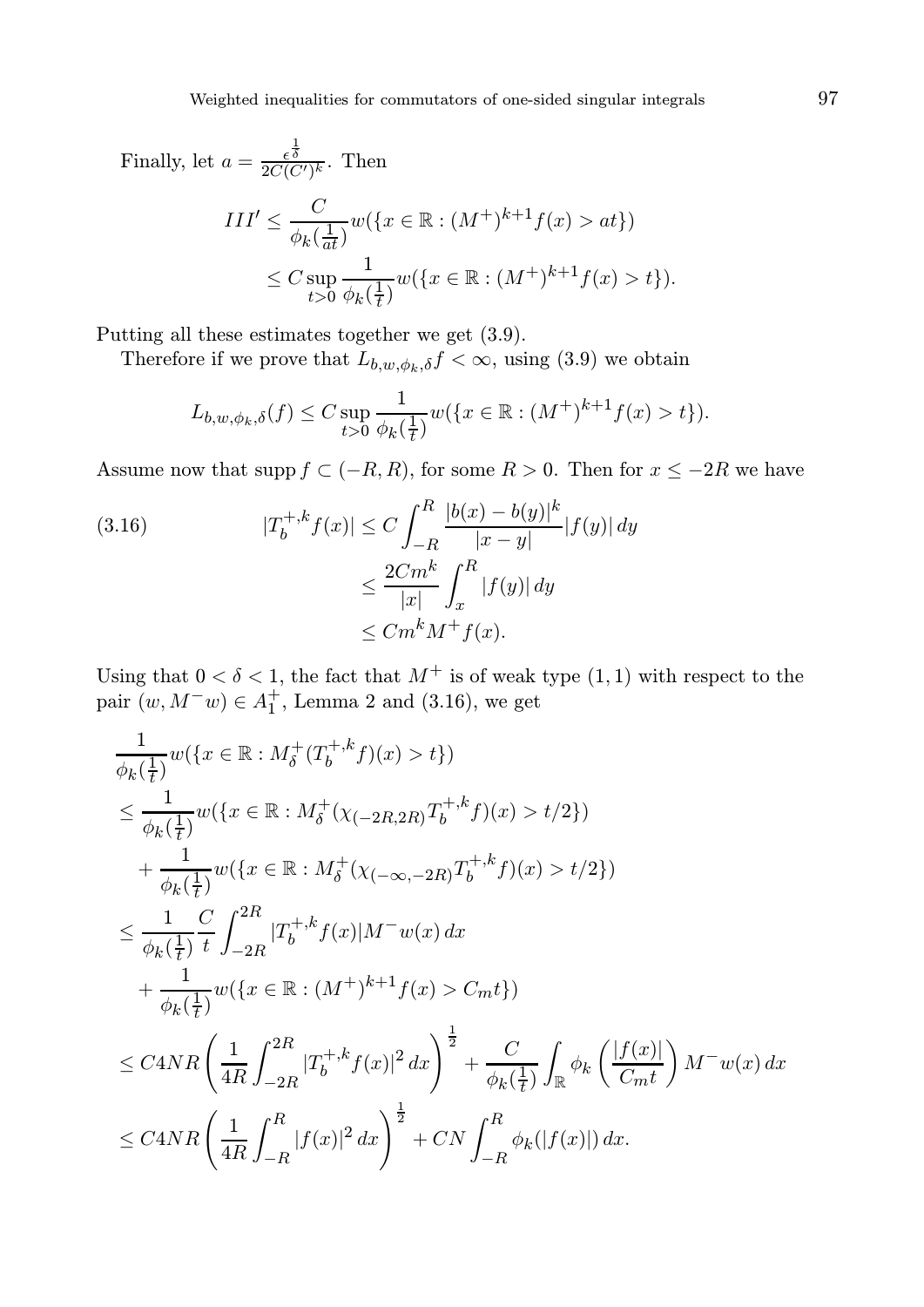Since f is bounded and with compact support the last expression is finite.

Then, we have obtained the following:

$$
\sup_{t>0} \frac{1}{\phi_k(\frac{1}{t})} w_N(\{x \in \mathbb{R} : |T_{b_m}^{+,k} f(x)| > t\})
$$
  

$$
\leq C \sup_{t>0} \frac{1}{\phi_k(\frac{1}{t})} w_N(\{x \in \mathbb{R} : (M^+)^{k+1} f(x) > t\}).
$$

Observe that  $\left\{b_m^j f\right\}$  converges to  $b^j f$  in  $L^1(dx)$ , since f is bounded with compact support and  $b \in BMO$  implies that b is locally in  $L^p(dx)$  for all  $p \geq 1$ . Then, taking into account that  $T^+$  is of weak type  $(1,1)$  with respect to the Lebesgue measure, we obtain that  $\left\{T^+(b_m^jf)\right\}$  converges to  $T^+(b^jf)$  in measure. This implies that, for a subsequence, we have almost everywhere convergence. On the other hand,  $\left\{ b_m^j T^+ f \right\}$  converges to  $b^j T^+ f$  almost everywhere. As a consequence, a subsequence of  $\left\{ \left| T_{h}^{+,k}\right. \right\}$  $\left\{ b_{m}^{+,k}f\right\}$  converges to  $|T_{b}^{+,k}|$  $\int_b^{+\pi} f$  almost everywhere. We shall continue denoting this subsequence by  $\left\{ |T_b^{+,k}\right\}$  $\left\{b_m^{+,k}f\right\}$ . Then, by Fatou's lemma,

$$
\sup_{t>0} \frac{1}{\phi_k(\frac{1}{t})} w_N(\{x \in \mathbb{R} : |T_b^{+,k} f(x)| > t\})
$$
  
\n
$$
= \sup_{t>0} \frac{1}{\phi_k(\frac{1}{t})} \int_{\mathbb{R}} \lim_{m \to \infty} w_N(x) \chi_{\{x \in \mathbb{R} : |T_b^{+,k} f(x)| > t\}} dx
$$
  
\n
$$
\leq \sup_{t>0} \frac{1}{\phi_k(\frac{1}{t})} \liminf_{m \to \infty} w_N(\{x \in \mathbb{R} : |T_b^{+,k} f(x)| > t\})
$$
  
\n
$$
\leq C \sup_{t>0} \frac{1}{\phi_k(\frac{1}{t})} w_N(\{x \in \mathbb{R} : (M^+)^{k+1} f(x) > t\}).
$$

Letting N go to infinity we obtain the desired result.

Now, for general  $b \in BMO$  ( $||b||_{BMO} > 0$ ), we consider  $h = \frac{b}{||b||_{\mathcal{D}}}$  $\frac{b}{\|b\|_{\text{BMO}}}$ . Then, since  $T_h^{+,k}$  $T_h^{+,k} f = \frac{1}{\|b\|_{\text{BMO}}^k} T_b^{+,k}$  $\int_b^{+\kappa} f$  and taking into account that  $\phi_k$  is submultiplicative, we have

$$
\sup_{t>0} \frac{1}{\phi_k(\frac{1}{t})} w(\{x \in \mathbb{R} : |T_b^{+,k} f(x)| > t\})
$$
\n
$$
= \sup_{t>0} \frac{1}{\phi_k(\frac{1}{t})} w(\{x \in \mathbb{R} : |T_h^{+,k} f(x)| > \frac{t}{\|b\|_{\text{BMO}}^k}\})
$$
\n
$$
\leq \phi_k(\|b\|_{\text{BMO}}^k) \sup_{t>0} \frac{1}{\phi_k\left(\frac{\|b\|_{\text{BMO}}^k}{t}\right)} w(\{x \in \mathbb{R} : T_h^{+,k} f(x) > \frac{t}{\|b\|_{\text{BMO}}^k}\})
$$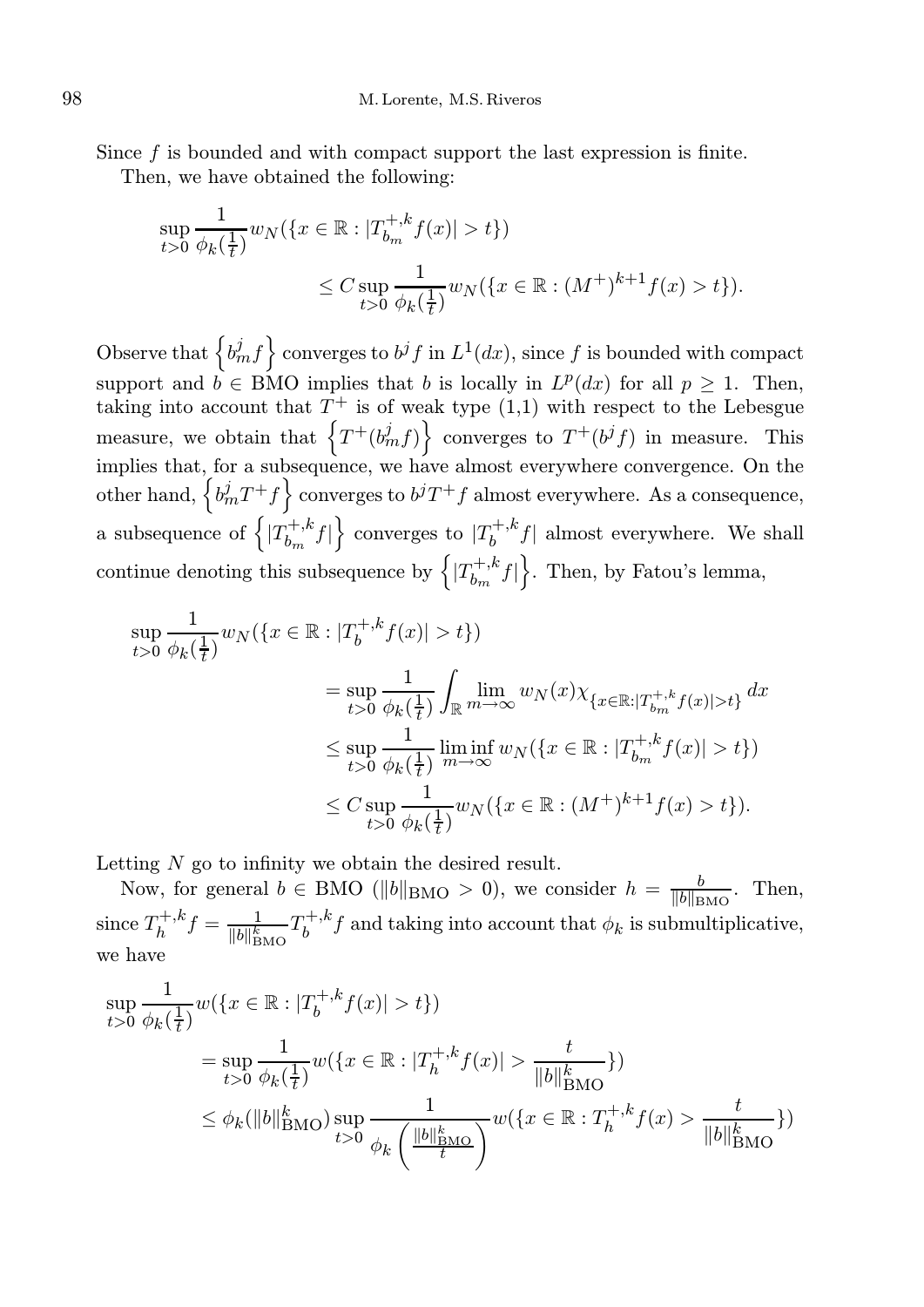Weighted inequalities for commutators of one-sided singular integrals 99

$$
\leq C\phi_k(\|b\|_{\text{BMO}}^k) \sup_{t>0} \frac{1}{\phi_k(\frac{1}{t})} w(\{x \in \mathbb{R} : M^{k+1}f(x) > t\}).
$$

PROOF OF THEOREM 2: It suffices to consider the case  $\lambda = 1$ . (For  $\lambda > 0$  the result follows by considering  $\frac{f}{\lambda}$ . By Lemma 3, the fact that  $\phi_k$  is submultiplicative and by Lemma 2 we get,

$$
w(\lbrace x \in \mathbb{R} : |T_b^{+,k} f(x)| > 1 \rbrace) \le \sup_{t>0} \frac{1}{\phi_k(\frac{1}{t})} w(\lbrace x \in \mathbb{R} : |T_b^{+,k} f(x)| > t \rbrace)
$$
  

$$
\le C\phi_k(||b||_{\text{BMO}}^k) \sup_{t>0} \frac{1}{\phi_k(\frac{1}{t})} w(\lbrace x \in \mathbb{R} : (M^+)^{k+1} f(x) > t \rbrace)
$$
  

$$
\le C\phi_k(||b||_{\text{BMO}}^k) \sup_{t>0} \frac{1}{\phi_k(\frac{1}{t})} \phi_k(\frac{1}{t}) \int_{\mathbb{R}} \phi_k(|f(x)|) M^{-} w(x) dx
$$
  

$$
= C\phi_k(||b||_{\text{BMO}}^k) \int_{\mathbb{R}} |f(x)| (1 + \log^+ |f(x)|)^k M^{-} w(x) dx.
$$

PROOF OF THEOREM 3: By duality,  $(1.4)$  is equivalent to

$$
\int_{\mathbb{R}} |T_b^{-,k} f|^{p'} ((M^-)^{[(k+1)p]+1} w)^{1-p'} \leq C \int_{\mathbb{R}} |f|^{p'} w^{1-p'}.
$$

Observe that  $((M^-)^{[(k+1)p]+1}w)^{1-p'} \in A_\infty^-$ , and by Theorem 1, we get

$$
\begin{aligned} \int_{\mathbb{R}} |T_b^{-,k}f|^{p'}((M^-)^{[(k+1)p]+1}w)^{1-p'} \\ &\leq C\int_{\mathbb{R}} ((M^-)^{k+1}f)^{p'}((M^-)^{[(k+1)p]+1}w)^{1-p'} . \end{aligned}
$$

Therefore it suffices to prove that

$$
(3.17) \qquad \int_{\mathbb{R}} ((M^{-})^{k+1} f)^{p'} ((M^{-})^{[(k+1)p]+1} w)^{1-p'} \leq C \int_{\mathbb{R}} |f|^{p'} w^{1-p'}.
$$

Now observe that proving (3.17) is equivalent to

$$
(3.18) \qquad \int_{\mathbb{R}} ((M^{-})^{k+1} (fw^{\frac{1}{p}}))^{p'} ((M^{-})^{[(k+1)p]+1}w)^{1-p'} \leq C \int_{\mathbb{R}} |f|^{p'}.
$$

If  $\phi_k(t) = t(1 + \log^+ t)^k$ , then (3.18) is equivalent to

$$
(3.19) \qquad \int_{\mathbb{R}} ((M_{\phi_k}^{-}) (fw^{\frac{1}{p}}))^{p'} ((M^{-})^{[(k+1)p]+1}w)^{1-p'} \leq C \int_{\mathbb{R}} |f|^{p'}.
$$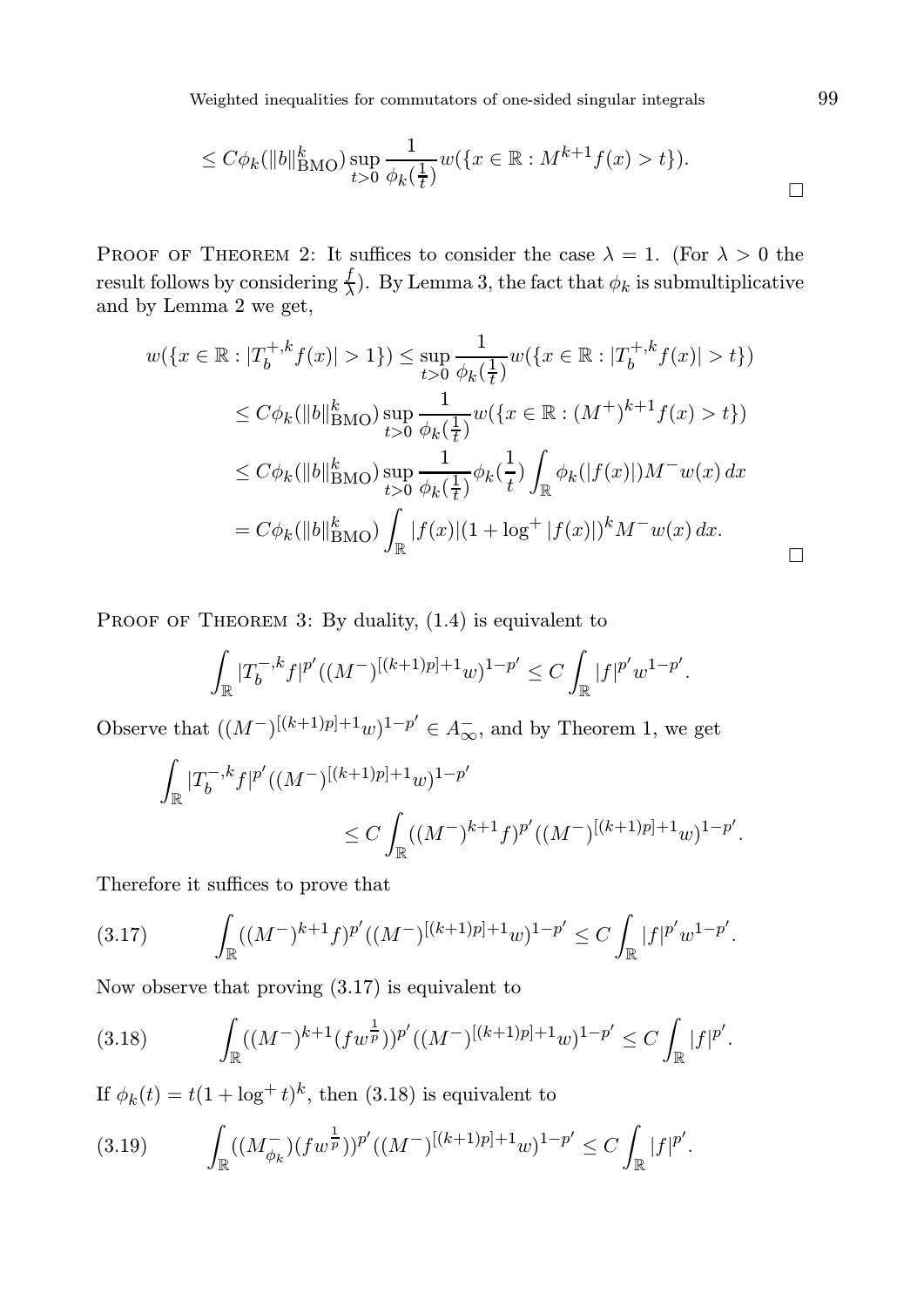For large t,  $\phi_k^{-1}(t) \approx \frac{t}{\log t}$  $\frac{\epsilon}{\log(t)^k}$ . Then, for  $\epsilon > 0$ ,  $\phi_k^{-1}(t) \approx \frac{t^{\frac{1}{p}}}{(t-k+1)^k}$  $\log(t)^{k+\frac{p-1+\epsilon}{p}}$  $\times t^{\frac{1}{p'}} \log(t)^{\frac{p-1+\epsilon}{p}} = A^{-1}(t) \times B^{-1}(t),$ 

where  $A(t) \approx t^p \log(t)^{(k+1)p-1+\epsilon}$  and  $B(t) \approx \frac{t^{p^k}}{1+e^{-(k+1)p}}$  $\frac{1}{\log(t)^{1+(p'-1)\epsilon}}$ . Then, by the generalized Hölder's inequality, we have

$$
(M_{\phi_k}^-)(fw^{\frac{1}{p}}) \leq CM_B^-(f)M_A^-(w^{\frac{1}{p}}) \leq CM_B^-(f)(M_D^-(w))^{\frac{1}{p}},
$$

where  $D(t) = t(\log t)^{(k+1)p-1+\epsilon}$ . We choose  $\epsilon$  such that  $(k+1)p-1+\epsilon = [(k+1)p]$ . Then

$$
\int_{\mathbb{R}} ((M_{\phi_k}^-)(fw^{\frac{1}{p}}))^p'((M^-)^{[(k+1)p]+1}w)^{1-p'}
$$
\n
$$
\leq C \int_{\mathbb{R}} (M_B^-(f))^p'((M_D^-(w))^{\frac{p'}{p}}((M^-)^{[(k+1)p]+1}w)^{1-p'}
$$
\n
$$
\leq C \int_{\mathbb{R}} (M_B^-(f))^p'((M_D^-(w))^{p'-1}((M_D^-(w))^{1-p'})
$$
\n
$$
\leq C \int_{\mathbb{R}} |f|^{p'},
$$

where the last inequality follows from Theorem C, since  $B \in B_{p'}$ .  $\sqrt{2}$ .

$$
\qquad \qquad \Box
$$

#### **REFERENCES**

- [AFM] Aimar H., Forzani L., Martín-Reyes F.J., On weighted inequalities for one-sided singular integrals, Proc. Amer. Math. Soc. 125 (1997), 2057–2064.
- [BS] Bennett C., Sharpley R., Interpolation of Operators, Academic Press, New York, 1988.
- [C] Coifman R., Distribution function inequalities for singular integrals, Proc. Acad. Sci. USA 69 (1972), 2838–2839.
- [CRcW] Coifman R., Rochberg R., Weiss G., Factorization theorems for Hardy spaces in several variables, Ann. of Math. **103** (2) (1976), 611-635.
- [MPT] Martín-Reyes F.J., Pick L., de la Torre A.,  $A_{\infty}^{+}$  condition, Canad. J. Math. 45 (1993), 1231–1244.
- [MT] Martín-Reyes F.J., de la Torre A., One sided BMO spaces, J. London Math. Soc. (2) 49 (1994), 529–542.
- [O] O'Neil R., *Fractional integration in Orlicz spaces*, Trans. Amer. Math. Soc. 115 (1963), 300–328.
- [P1] Pérez C., Weighted norm inequalities for singular integral operators, J. London Math. Soc. 49 (1994), 296–308.
- [P2] Pérez C., Sharp estimates for commutators of singular integrals via iterations of the Hardy-Littlewood maximal function, J. Fourier Anal. Appl. 3 (6) (1997), 743–756.